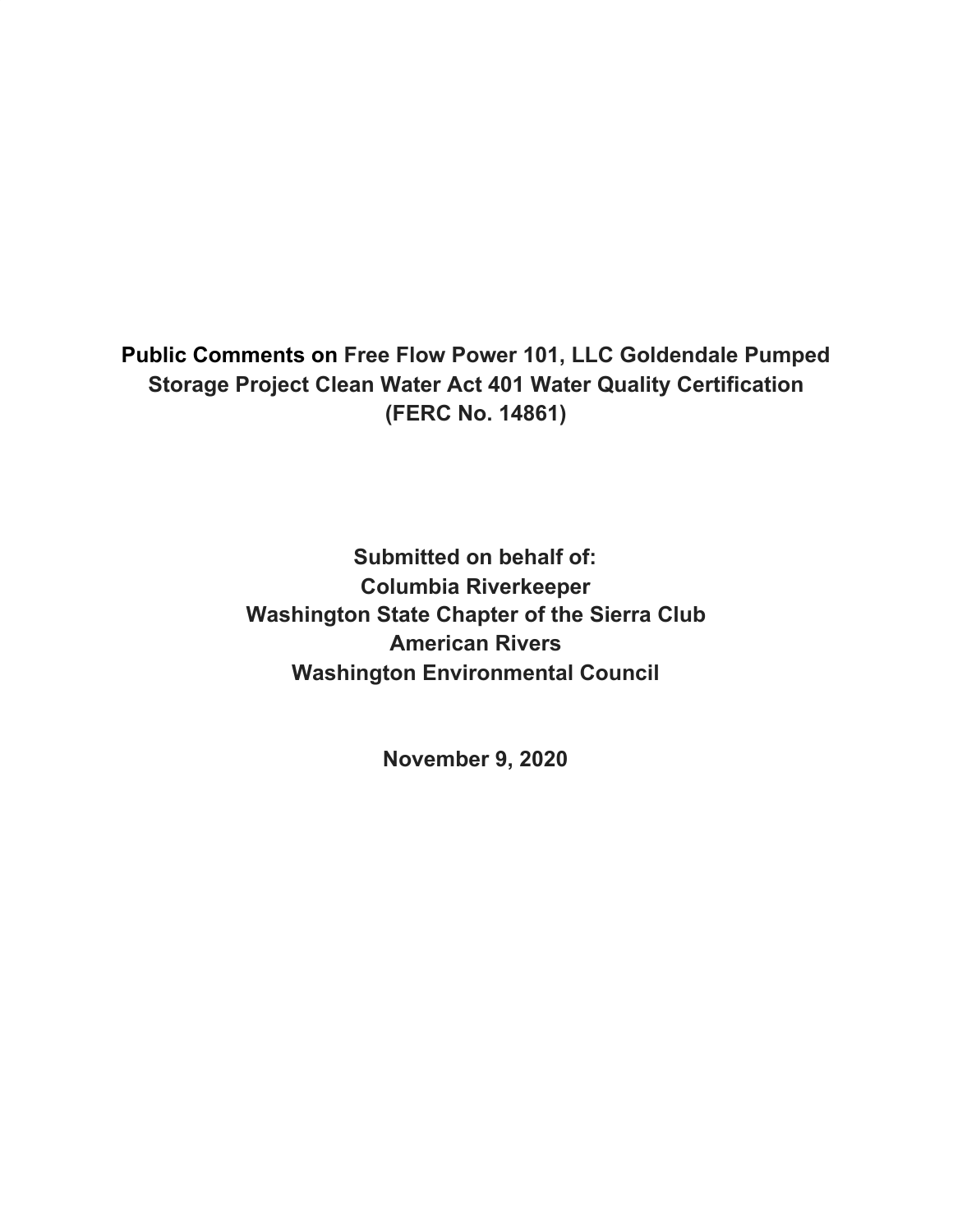# **TABLE OF CONTENTS**

| I.  |                                                                                                                                                                                                                                                                                                                                                                                                                                                                                           |
|-----|-------------------------------------------------------------------------------------------------------------------------------------------------------------------------------------------------------------------------------------------------------------------------------------------------------------------------------------------------------------------------------------------------------------------------------------------------------------------------------------------|
| ΙΙ. | SUMMARY OF ECOLOGY'S AUTHORITY TO DENY RYE'S 401                                                                                                                                                                                                                                                                                                                                                                                                                                          |
| Ш.  | ECOLOGY MUST CONSULT WITH AND ACCOUNT FOR                                                                                                                                                                                                                                                                                                                                                                                                                                                 |
| IV. | A. Rye failed to submit a compensatory mitigation plan to address water<br>B. Rye's application is incomplete because it fails to adequately analyze<br>water quality impacts from destroying and disturbing federal<br>jurisdictional ephemeral streams and other "waters of the state."11<br>C. Rye's application is incomplete because Rye failed to submit<br>the analysis required under WAC 173-201A-320(4)13                                                                       |
| V.  | ECOLOGY CANNOT CERTIFY THE PROJECT COMPLIES<br>A. Under both the 2020 401 rules and pre-2020 401 rules, Ecology must<br>deny the 401 certification because it fails to meet the state's Tier II<br>a. Once Rye files a complete application, Ecology must<br>reopen the public comment period for the Tier II<br>b. Ecology must examine measurable changes in water<br>c. Ecology should deny the 401 certification because<br>the lowering of water quality is not necessary and in the |
|     | B. Ecology cannot certify the Project complies with numeric and<br>a. Under the 2020 401 rules, Ecology must deny the<br>401 certification because Rye fails to demonstrate the<br>"discharges" will comply with numeric and narrative<br>b. If the 2020 401 rules are overturned or withdrawn,<br>Ecology should deny Rye's 401 based on violations                                                                                                                                      |
|     | of numeric and narrative water quality standards in ephemeral<br>streams and a pond that qualify as "waters of the state."23<br>c. Ecology must analyze the Project's impacts to water quality                                                                                                                                                                                                                                                                                            |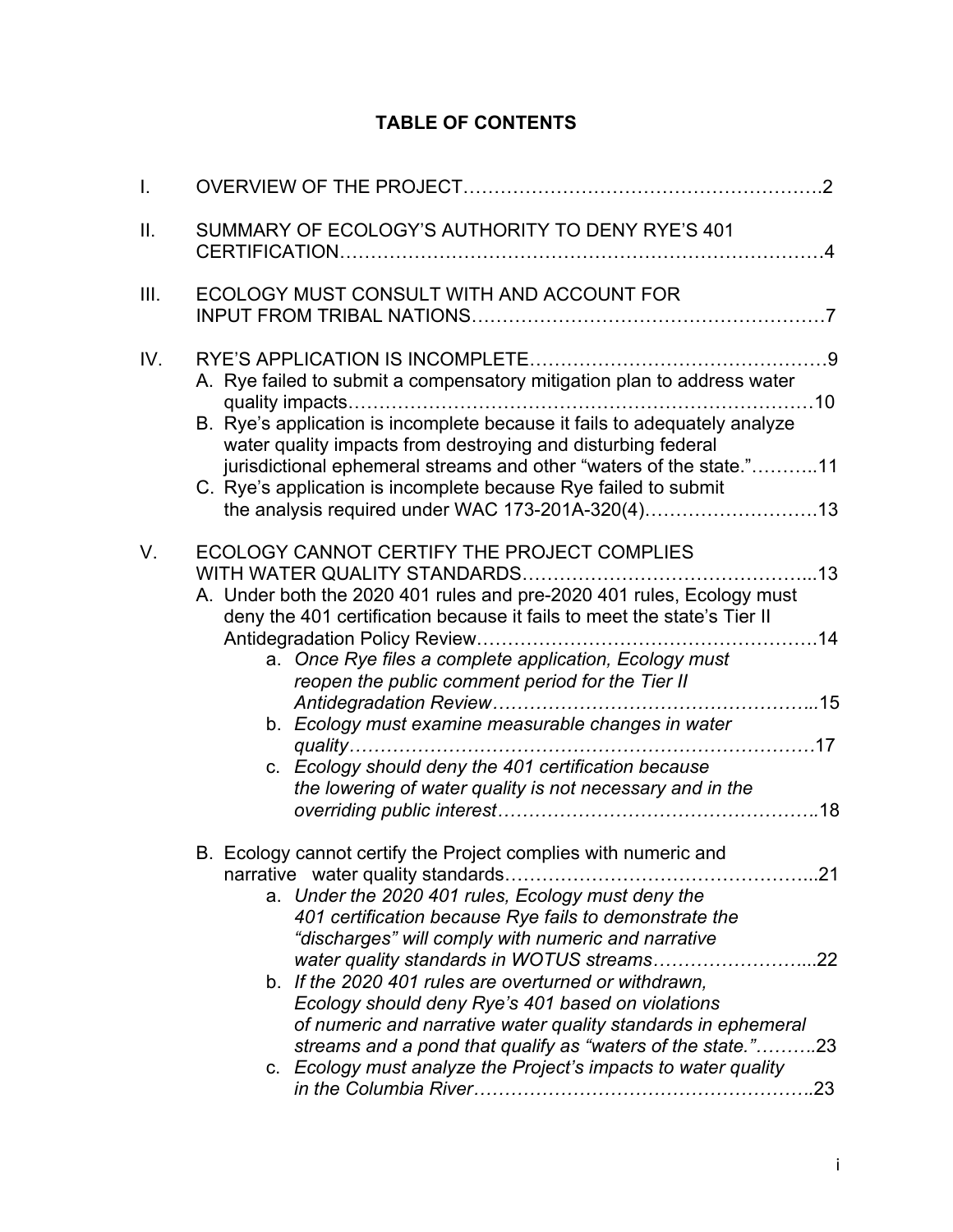|     | d. Ecology must consider whether the Project would<br>violate numeric and narrative water quality standards<br>in the Columbia in the event of reservoir failure24<br>e. Under the pre-2020 401 rules, Ecology must evaluate<br>whether the Project would violate narrative and numeric water |     |
|-----|-----------------------------------------------------------------------------------------------------------------------------------------------------------------------------------------------------------------------------------------------------------------------------------------------|-----|
|     | quality standards in the human-created reservoirs                                                                                                                                                                                                                                             | .25 |
|     |                                                                                                                                                                                                                                                                                               | .26 |
|     | a. Under the 2020 401 rules, Ecology cannot certify Rye's<br>discharges would protect the designated uses for federal                                                                                                                                                                         | .26 |
|     | b. Under the pre-2020 401 rules, Ecology must deny the 401<br>certification based on the Project's impacts to fish,                                                                                                                                                                           |     |
|     |                                                                                                                                                                                                                                                                                               |     |
| VI. |                                                                                                                                                                                                                                                                                               | .29 |
|     | CONCLUSION                                                                                                                                                                                                                                                                                    |     |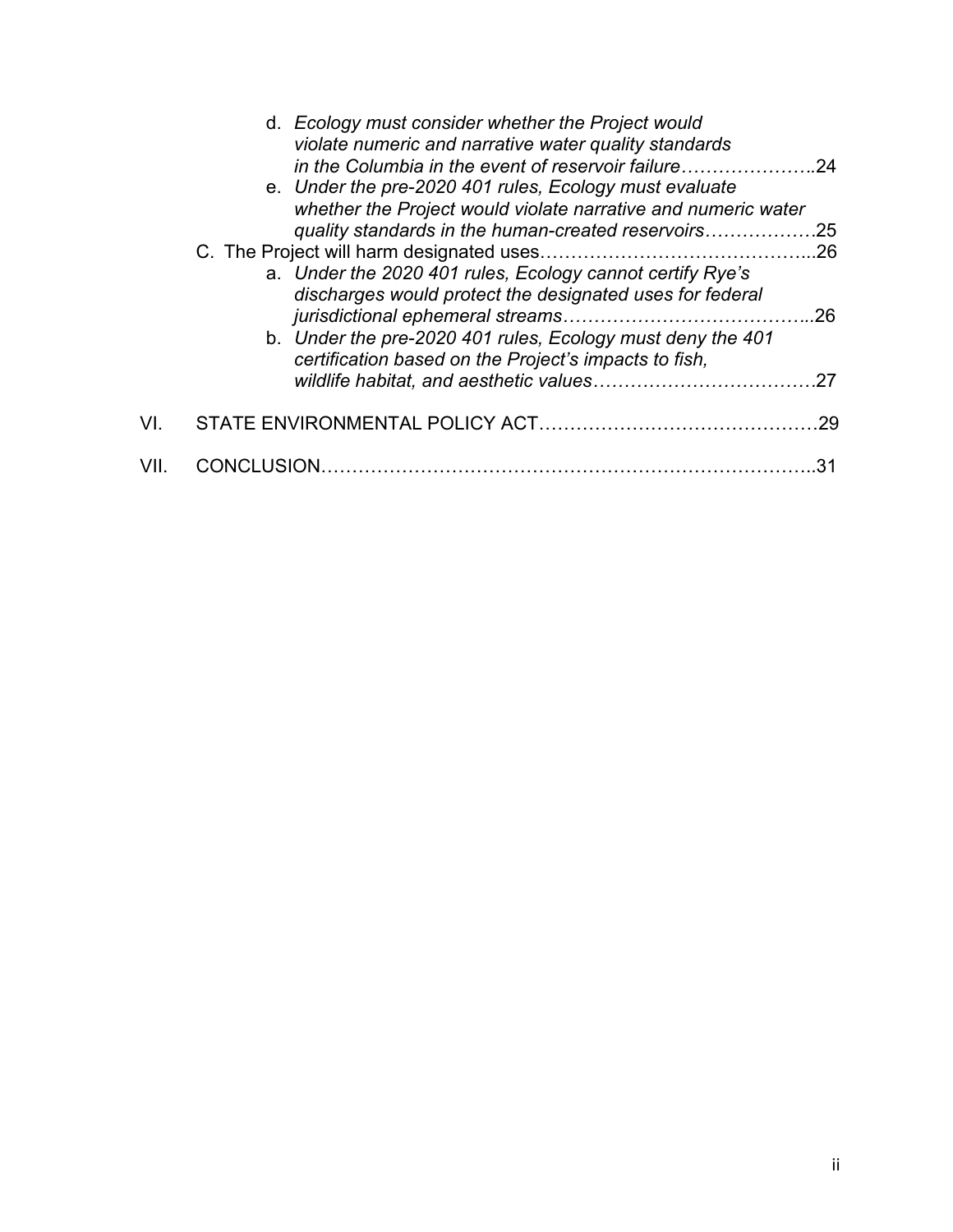November 9, 2020

Director Laura Watson Washington Department of Ecology 300 Desmond Drive SE Lacey, WA 98503

Vince McGowan Water Quality Program Manager Washington Department of Ecology 300 Desmond Drive SE Lacey, WA 98503

Deputy Director Heather Bartlett Washington Department of Ecology 300 Desmond Drive SE Lacey, WA 98503

Breean Zimmerman Hydropower Projects Manager Washington Department of Ecology 1250 West Alder Street Union Gap, WA 98903

*Submitted via email*

#### **RE: Public Comments on Free Flow Power (FFP) 101, LLC Goldendale Pumped Storage Project 401 water quality certification, .**

Dear Director Watson, Deputy Director Bartlett, Mr. McGowan, and Ms. Zimmerman,

Rye Development (Rye), dba Free Flow Power 101, LLC, proposes the Northwest's largest pumped storage hydroelectric project along the Columbia River in Klickitat County, Washington, near the John Day Dam. The Goldendale Energy Storage Hydroelectric Project (Project) threatens irreplaceable tribal cultural and religious resources, water quality, fish, and wildlife. The Project would permanently destroy large segments of unique waterbodies, including "waters of the United States," in the scenic Columbia Hills and cause downstream impacts to perennial waterbodies. The Project requires withdrawing millions of gallons of Columbia River water, threatening designated uses and impacting water quality in an already degraded river. Tribal, federal, and state fish and wildlife agencies have raised significant concerns about the Project's impacts on water quality, fish, and wildlife. Those concerns are summarized below and in exhibits. Due to the relatively early phase of FERC review, Rye is many months, if not years, away from producing studies and endeavoring to respond to the significant concerns raised.

Columbia Riverkeeper, the Washington State Chapter of the Sierra Club, American Rivers, and the Washington Environmental Council (collectively Commenters) urge the Washington Department of Ecology (Ecology) to deny Rye's proposed Clean Water Act (CWA) 401 water quality certification. Ecology should deny the certification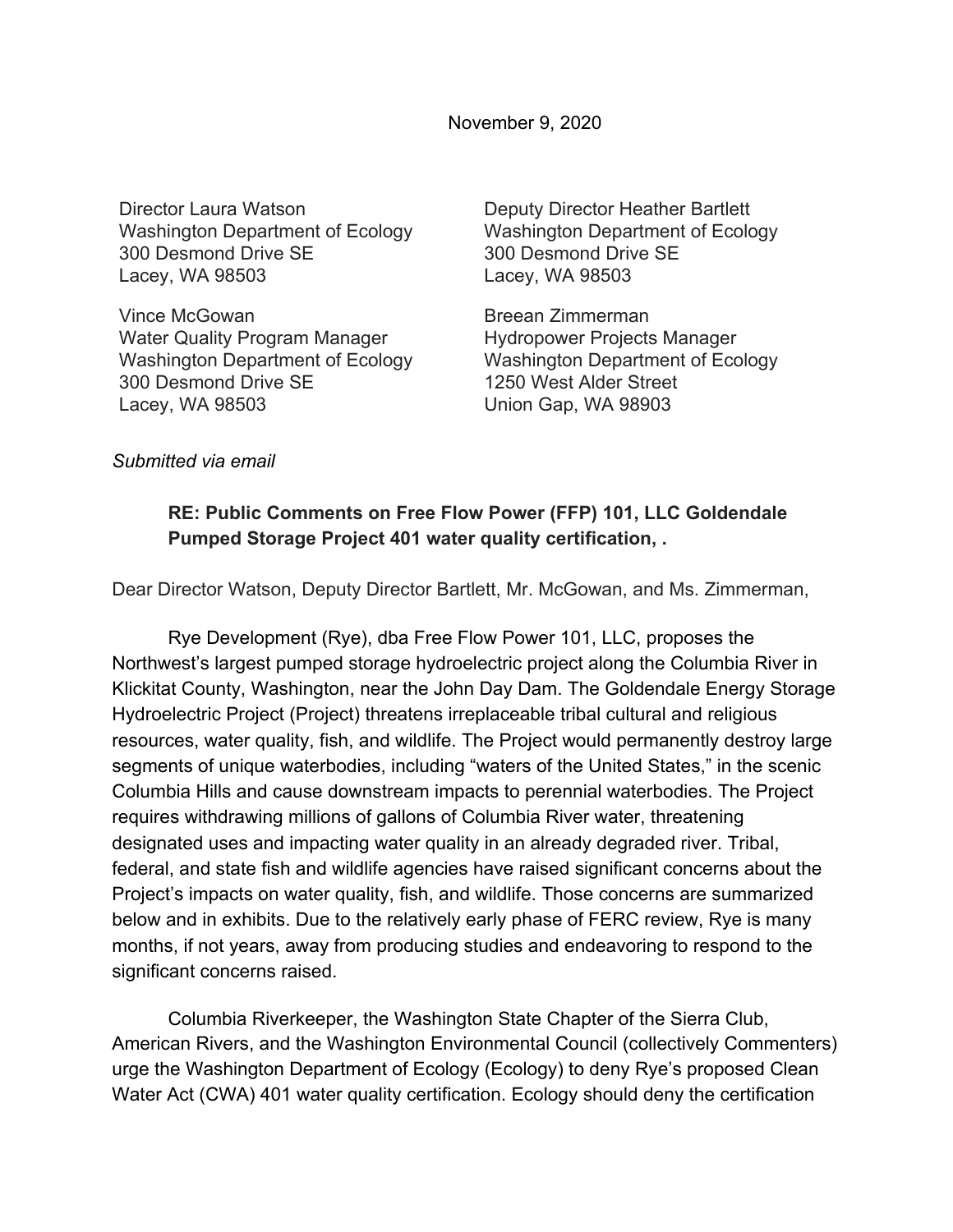because: (1) the application is incomplete, and (2) Rye's application fails to demonstrate the Project complies with water quality standards, including numeric and narrative standards, designated use protections, and the state's Tier II Antidegradation Policy review. Based on the impacts of Rye's "discharges" to "waters of the United States," Ecology must deny Rye's 401 certification regardless of whether the court-challenged 2020 U.S. Environmental Protection Agency (EPA) CWA 401 rules (hereafter 2020 401 rules), 85 Fed. Reg. 42,210 (July 13, 2020), remain in effect at the time Ecology acts on the 401 application. Due to the uncertain future of the 2020 401 rules, this comment details why Ecology must deny Rye's 401 certification under both the 2020 and pre-2020 401 certification rules and legal precedent (hereafter pre-2020 401 rules).

#### **I. OVERVIEW OF THE PROJECT**

The Project includes an off-stream, pumped-storage complex with an upper and lower reservoir. According to Rye, the Project consists of over 2,400 feet of maximum gross head that involve no river or stream impoundments, allowing for relatively small water conveyances. Other features include an underground water conveyance tunnel, underground powerhouse, 115 and 500 kilovolt transmission line(s), a substation/switchyard, and other appurtenant facilities. *See* Goldendale Pumped Storage Project CWA 401 Certification Application at 1 (June 23, 2020). Rye would site the Project's lower reservoir on lands that previously housed the CGA smelter (also known as Harvey Aluminum, Martin Marietta Aluminum, Commonwealth Aluminum, or Goldendale Aluminum), including contaminated lands and groundwater. *Id.* at 2.

The Project is expected to require 9,000 acre feet of Columbia River water for the initial fill and an additional 390 acre feet per year to offset evaporative losses. Goldendale Energy Storage Final FERC License Application, FERC Project No. 14862 (FLA) at 14.

To construct and operate the reservoirs, the Project would impact ephemeral streams, ponds, intermittent streams, and a seep. Rye's consultant, ERM, "delineated two ephemeral streams, two ponds, one intermittent stream and one seep within the study area (Figure 4-1)." FLA Appendix B at 10. Rye's FERC application states:

Based on the observations . . . from field investigations conducted in May 2019, ERM identified one wetland and six waterbodies existing within the study area. Two of the six waterbodies within the study area, S7 and S8 are likely jurisdictional waters of the U.S. as they connect to perennial streams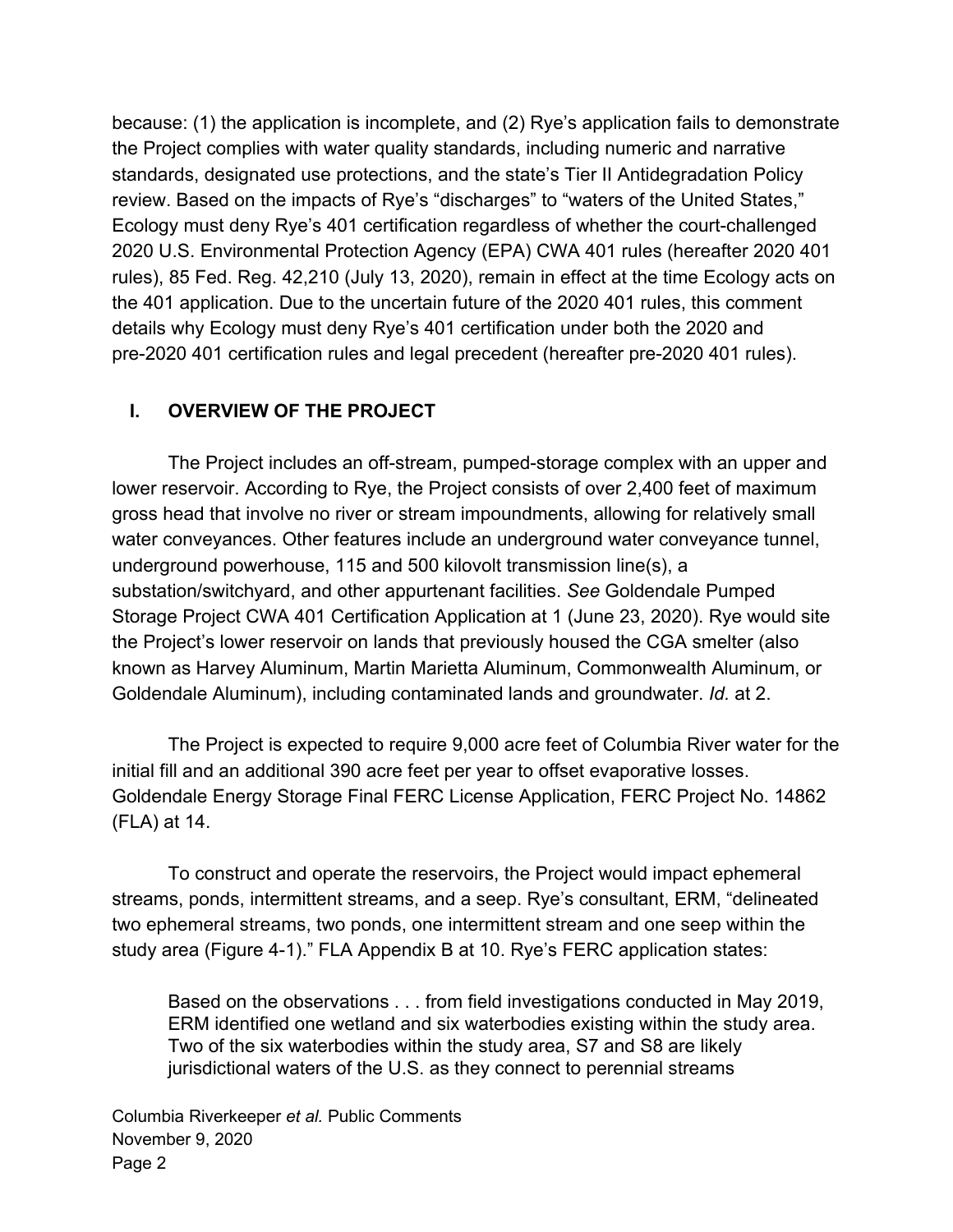downstream of the project area and therefore are subject to regulation under Section 404 of the federal Clean Water Act. The remaining four waterbodies and one wetland are likely not jurisdictional waters of the U.S because they appear to be isolated and do not connect to the Columbia River.

FLA Appendix B at 14. The FLA describes how construction and creation of the reservoirs would impact the "waters of the United States" (WOTUS) and non-federal jurisdictional waters.

Construction of the upper reservoir will permanently impact approximately 890 linear feet of stream S7, 75 linear feet of stream S8, and the entirety of pond P2 (0.03 acre). An additional 800 linear feet of stream S8 will be temporarily impacted through construction of the temporary construction laydown area.

FLA Exhibit E at 13. The FLA, Exhibit E, also describes direct impacts to what Rye calls "non-jurisdictional" waters, referring to non-federal jurisdictional waters. The FLA and 401 application do not address the legal definition of "water of the state" and analyze state jurisdiction, an analysis relevant under the pre-2020 401 rules.

Rye chose to site the upper reservoir within and directly adjacent to an existing wind turbine complex. *Id.* at 5 (Figure 2.1-1A). The upper reservoir and the 62-wind-turbine complex, are located on land that is leased by the Tuolumne Wind Project Authority (TWPA) and contains TWPA's wind turbines, which TWPA uses to supply energy and capacity to the Turlock Irrigation District (TID). TID is an irrigation district organized under the laws of the State of California (California Water Code §§ 20500-29978) and supplies electric power and energy to the residents and businesses within its service area. *See* Turlock Irrigation District, Comment to FERC, (Mar. 11, 2020), *In* FERC Docket No. 1486 (Exhibit 6). TID raised five concerns regarding the Project. Specifically, TID raised concerns that the Project would: (1) redirect the wind used by the turbines, which would reduce their energy output; (2) increase wind turbidity, which would reduce their energy output and increase wear and tear on the turbines; (3) saturate and thereby weaken the foundations of some of the turbines; (4) increase the wildlife around the turbines, which will increase animal strikes and interfere with TWPA's operations and output; and (5) interfere with the operations of the turbines' underground power lines when constructing the Project's underground components. *Id.* at 2–3. The concerns raised by TID are relevant to Ecology 401 certification review, which is discussed in greater detail below.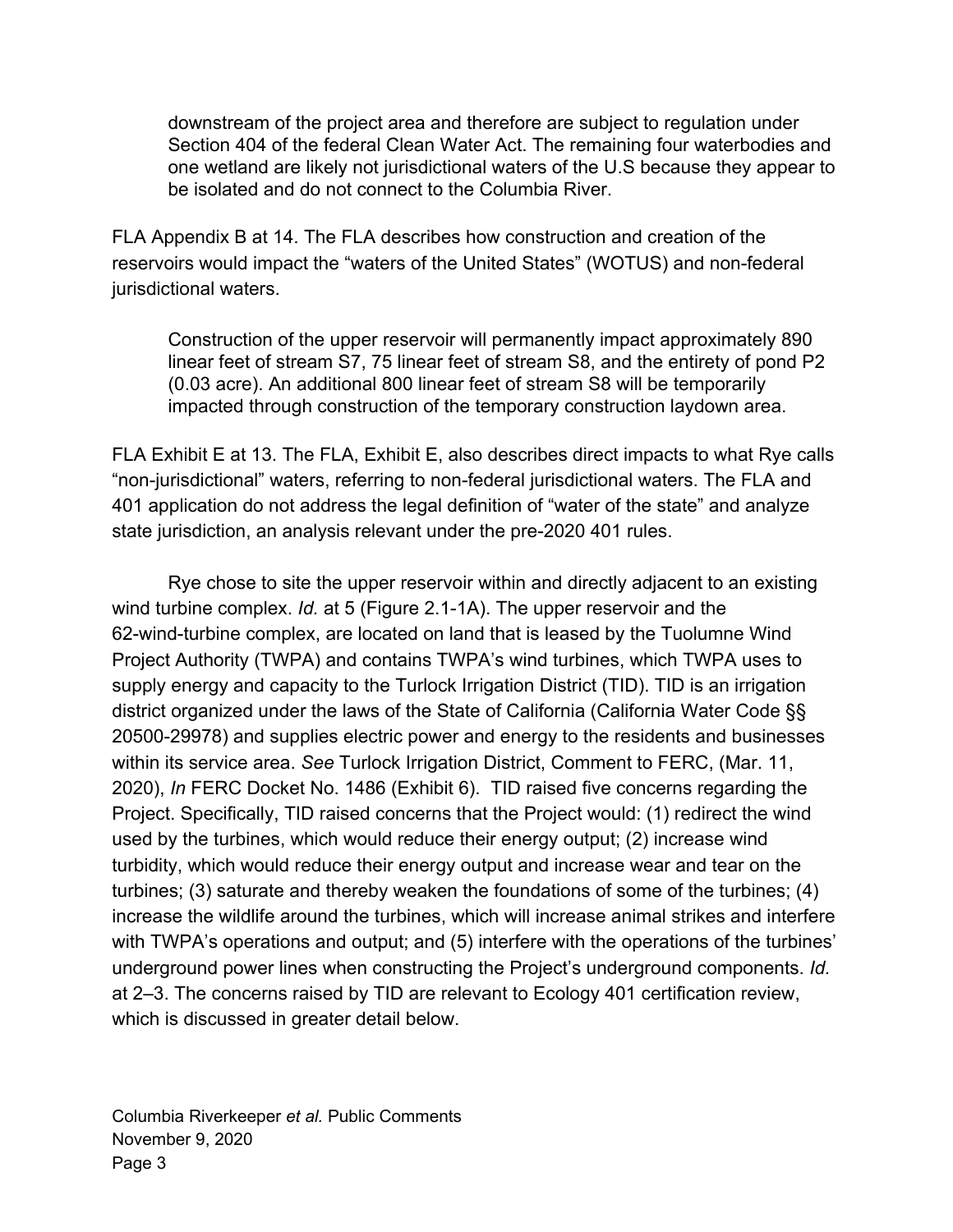According to Rye, "[t]he Project is not expected to cause any impacts to water quality within or adjacent to the Project area, including to intermittent streams or the Columbia River." *Id.* at 3. Rye does not propose any water quality mitigation.

Rye's conclusion on water quality impacts is unfounded and does not align with the administrative record. For the reasons explained below, Rye fails to demonstrate the Project, and associated discharges to federal- and state-jurisdictional waters, will comply with water quality standards.

## **II. SUMMARY OF ECOLOGY'S AUTHORITY TO DENY RYE'S 401 CERTIFICATION**

Under § 401(a) of the CWA, "[a]ny applicant for a Federal license or permit to conduct any activity . . . which may result in any discharge into the navigable water[s] shall provide the licensing or permitting agency a certification from the State in which the discharge originates  $\dots$ " 33 U.S.C. § 401(a)(1). A state's § 401 power to deny or condition federal environmental permits allows a state to influence—or simply veto—certain federal activities. *See, e.g.*, *PUD No. 1 of Jefferson County v. Washington Dept. of Ecology,* 511 U.S. 700, 712 (1994) (holding that states have authority to restrict federal activity pursuant to § 401(d)); *S.D.Warren Co. v. Maine Bd. of Environmental Protection*, 547 U.S. 370 (2006) (noting that states have the "primary responsibilities and rights . . . to prevent, reduce, and eliminate pollution.").

The purpose of § 401 is to give states a measure of control over federally permitted projects within their jurisdiction that may harm water quality. *S.D. Warren Co.,* 547 U.S. at 380 (citing S. Rep. No. 92-414, p. 69 (1971) (provision must have "a broad reach" if it is to realize the Senate's goal: to give states the authority to "deny a permit and thereby prevent a Federal license or permit from issuing to a discharge within such State."). Because the Rye's project will discharge into waters of the United States, it requires a permit from FERC, and such permit cannot be issued without the required water quality certification from Ecology. *See City of Fredericksburg v. FERC*, 876 F.2d 1109, 113 (4th Cir. 1989).

Under U.S. Supreme Court precedent, arising in a case argued by Ecology, § 401 authority is broad, and it allows a state agency to condition or deny a project based on *any* adverse impact to water quality—not just the discharge that triggers § 401 oversight. *PUD No. 1*, 511 U.S. at 710-13 ("[O]nce the threshold condition, the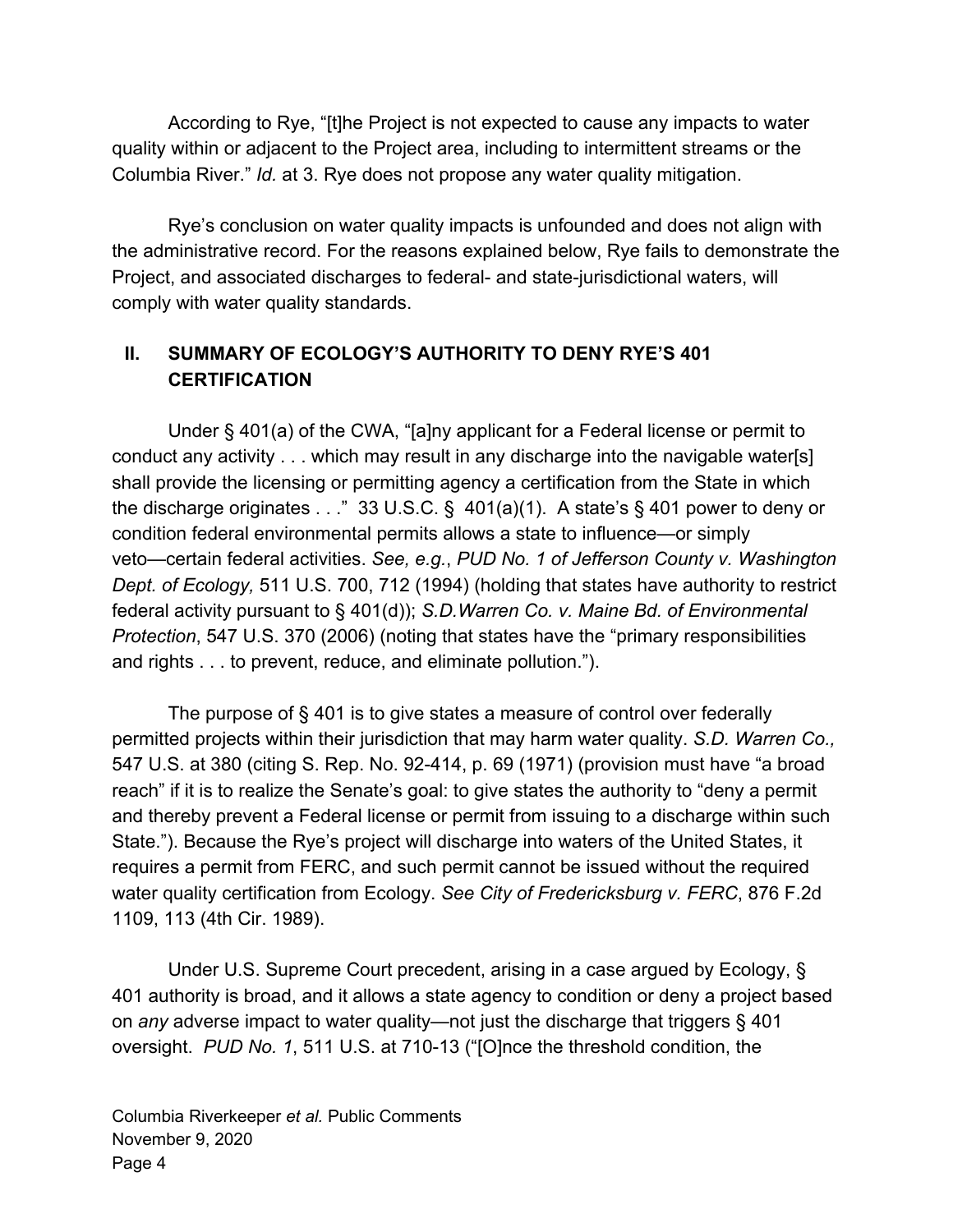existence of a discharge, is satisfied . . . the certifying state or tribe may consider and impose conditions on the project activity in general, and not merely on the discharge, if necessary to assure compliance with the CWA *and any other appropriate requirement of state or tribal laws*"). The *PUD No. 1* holding also confirms that § 401 authority may be used to prevent or mitigate violations of *all* the elements of state water quality standards—not just numeric criteria. 511 U.S. 700 at 714-15.

Washington has adopted water quality standards to protect "public health and public enjoyment of the waters and the propagation and protection of fish, shellfish, and wildlife." WAC 173-201A-010(1). Surface waters are protected by "numeric and narrative criteria, designated uses, and an antidegradation policy." *Id*. "Surface waters of the state include lakes, rivers, ponds, streams, inland waters, saltwaters, wetlands, and all other surface waters and water courses within the jurisdiction of the state of Washington." WAC 173-201A-010(2).

Ecology's water quality certifications are issued as administrative orders under Washington State's Water Pollution Control Act, 90.48 RCW. The goal of the act is to:

maintain the highest possible standards to insure the purity of all waters of the state consistent with public health and public enjoyment; the propagation and protection of wild life, birds, game, fish and other aquatic life; and the industrial development of the state. And to that end requires the use of all known available and reasonable methods by industries and others to prevent and control the pollution of the waters of the state of Washington.

In addition to the state's Water Pollution Control Act, anyone who wishes to divert or store surface waters must get a water right permit from the state. According to Ecology's *Water Quality Certifications for Existing Hydropower Dams* manual, "flow may still be regulated under other authorities like the CWA Water Quality Certifications and CZM [Coastal Zone Management] Act." *See Water Quality Certifications for Existing Hydropower Dams* at 6. Moreover, while a hydropower project requires a state permit that is subject to SEPA (e.g., a water right or shoreline permit), the entire project, even the 401 Certification, which would be exempt, is subject to SEPA. *Id*. at 7.

On July 13, 2020, the U.S. Environmental Protection Agency (EPA) published a final rule revising the regulations implementing Section 401. Clean Water Act Section 401 Certification Rule, 85 Fed. Reg. 42,210 (July 13, 2020). As Ecology explained in comments on the draft rule, among the many flaws in the Final Rule, the EPA unlawfully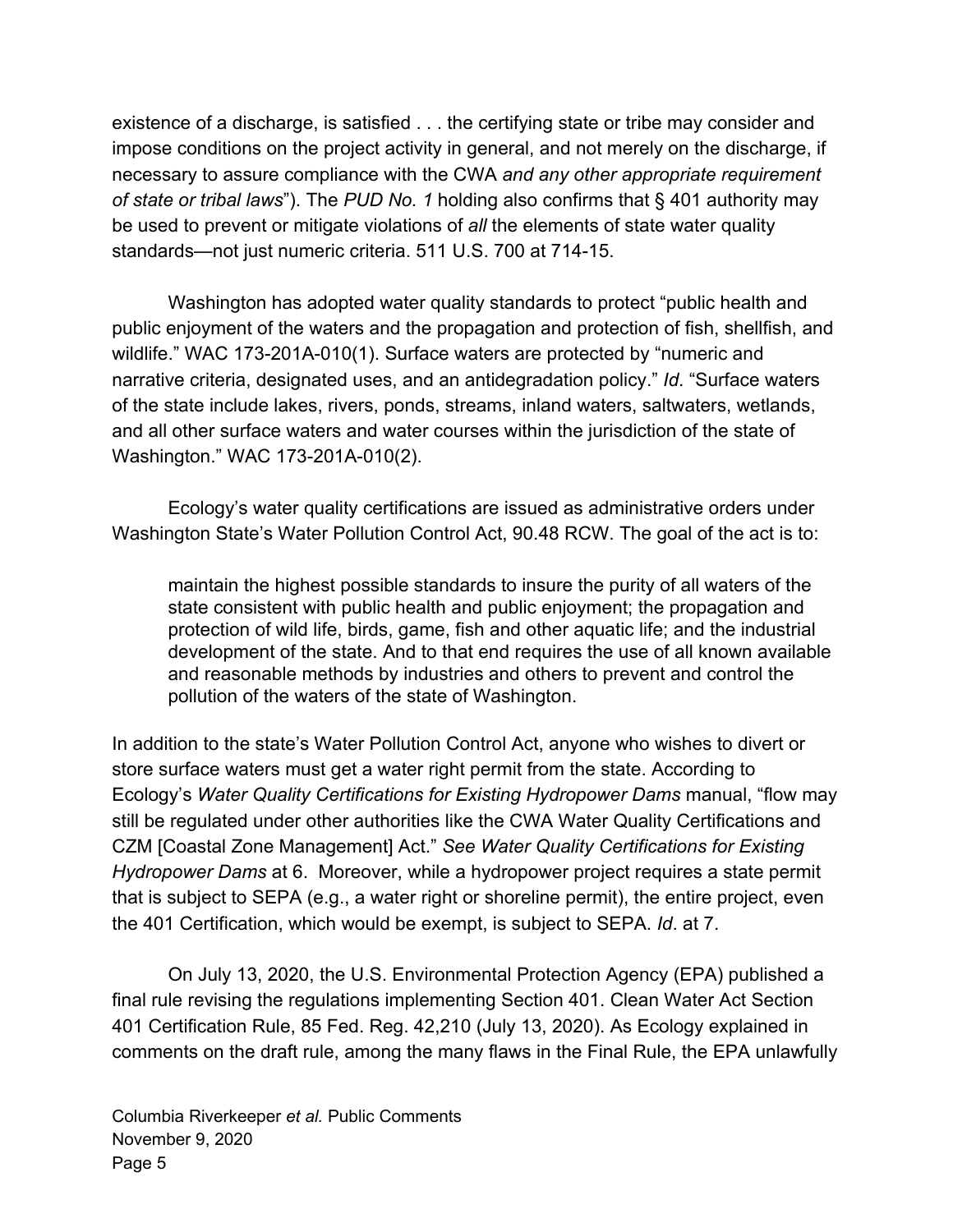narrows the applicability of Section 401; circumscribes the scope of review of the certifying state or tribe; limits the information on the proposed federal project made available to states, tribes, and the public to inform the certification determination; restricts the conditions the state or tribe may impose to ensure state or tribal laws are met; and empowers the federal licensing or permitting agency to effectively overrule a state or tribal determination of whether such laws are met. Letter, M. Bellon, Director, Ecology to A. Wheeler, EPA, re: EPA's Proposed Rule, Updating Regulations on Water Quality Certification (Docket ID No. EPA-HQ-OW-2019-0405) (Oct. 21, 2019).

On July 21, 2020, the State of Washington, along with other states, challenged EPA's regulations as unlawful. The states' complaint alleged that the regulations are inconsistent with the CWA and EPA acted arbitrarily and capriciously when promulgated the rules. In addition, and importantly, the states also specifically challenged EPA's authority to promulgate regulations controlling the scope and process of a state's review under section 401 of the CWA. The states argue that section 401 does not grant EPA any rulemaking authority for procedures and responsibilities expressly reserved for states, and section 501(a) of the CWA limits EPA to prescribing "such regulations as are necessary to carry out [the Administrator's] functions under [the] Act." 33 U.S.C. § 1361.

Ecology may decide to limit its analysis to conform with EPA's new regulations. It could do this in two situations. First, Ecology may conclude it must acquiesce to the unlawful limits and conditions imposed by EPA's regulations and apply those regulations until they are vacated and set aside by EPA or a court. For the reasons described below, even under the 2020 401 rules, Ecology retains authority to deny Rye's 401 certification. Second, before it issues a decision in this matter, in order to comply with EPA's new regulations, Ecology may revisit its regulations, change its regulations to conform to EPA's regulations, and determine that those new state regulations are controlling for currently pending applications. In either case, because any such limitation would be inconsistent with the Ecology's authority and duty to ensure that the activity will not violate the applicable provisions of the CWA and any other appropriate requirement of state law, Ecology must expressly reserve the ability to revisit and revise the terms and conditions imposed on the Project. As it has done in past 401 Certifications, Ecology must clearly state that it may amend the Project's 401 certification in the event of changes or amendments to the state water quality, ground water quality, or sediment standards, or changes in or amendments to the state Water Pollution Control Act (RCW 90.48) or the federal Clean Water Act and implementing regulations.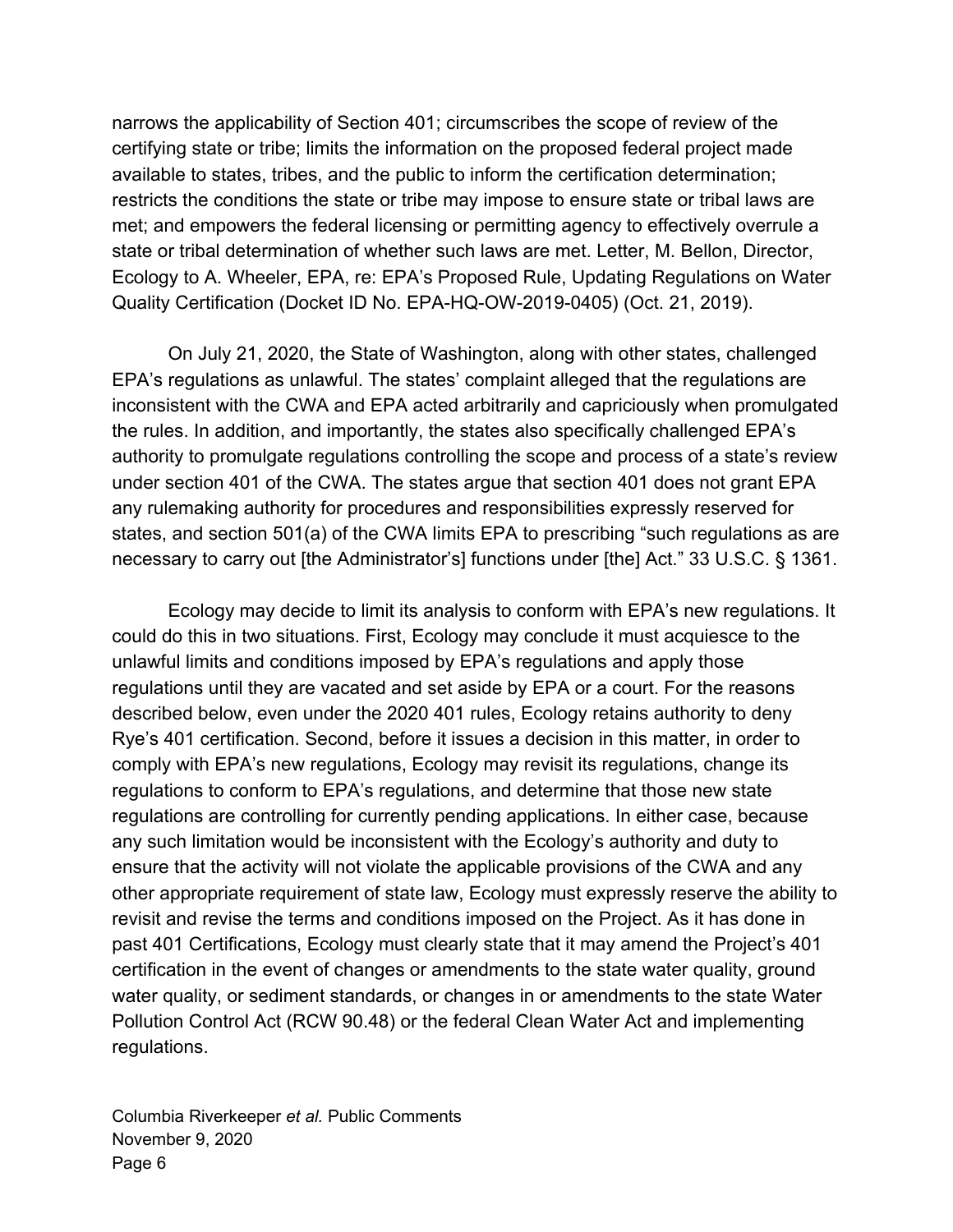Due to the 2020 401 rule's uncertain future, Commenters present arguments for denying Rye's 401 certification under both the 2020 401 rules and the pre-2020 401 rules and legal precedent.

### **III. ECOLOGY MUST CONSULT WITH AND ACCOUNT FOR INPUT FROM TRIBAL NATIONS**

Ecology must fully account for Tribal Nations' input on Rye's proposal. Rye sited the Project in an area of incalculable significance for Tribal Nations, an area that includes multiple documented Traditional Cultural Properties (TCPs) and tribal-access agreements. Moreover, Rye has, for years, failed to change the Project's location over the objections of sovereign Tribal Nations.

The Confederated Tribes and Bands of the Yakama Nation (Yakama Nation) have opposed the Project since its inception. Yakama Nation also opposed earlier iterations of a pumped-storage hydroelectric proposed at the site.

 According to the Yakama Nation, Rye's development would destroy archeological, ceremonial, burial, petroglyph, monumental, and ancestral use sites—and cause significant harm to the Yakama way of life. Letter from Yakama Nation to Erik Steimle (Feb. 14, 2018), *In* FERC Docket No. 14861 (Exhibit 10). A Yakama Nation representative explained the Tribe's opposition at a Washington State Senate hearing in early 2020:

As you're aware, the Columbia River was dammed over the last century. In doing so, that impacted many of our rights, interests and resources. All of these things have been impacted: our fish sites, our villages, our burial sites up and down the river. This is another example of energy development, development in the West, that comes at a cost to the Yakama Nation.

Courtney Flatt, OPB, *Northwest Clean-Energy Advocates Eye Pumped Hydro to Fill Gaps, with Tribes Noting Concerns* (July 27 2020) (Exhibit 9). The Project's destruction of TCPs and other impacts to Tribal Nations is relevant to Ecology's Tier II Antidegradation Review. *See infra* at Section V.A.

Rye has repeatedly misstated Yakama Nation's position on the Project, which has confused federal and state agencies, as well as public understanding of the Tribe's position. Yakama Nation in comment letters to FERC, has gone as far as to say that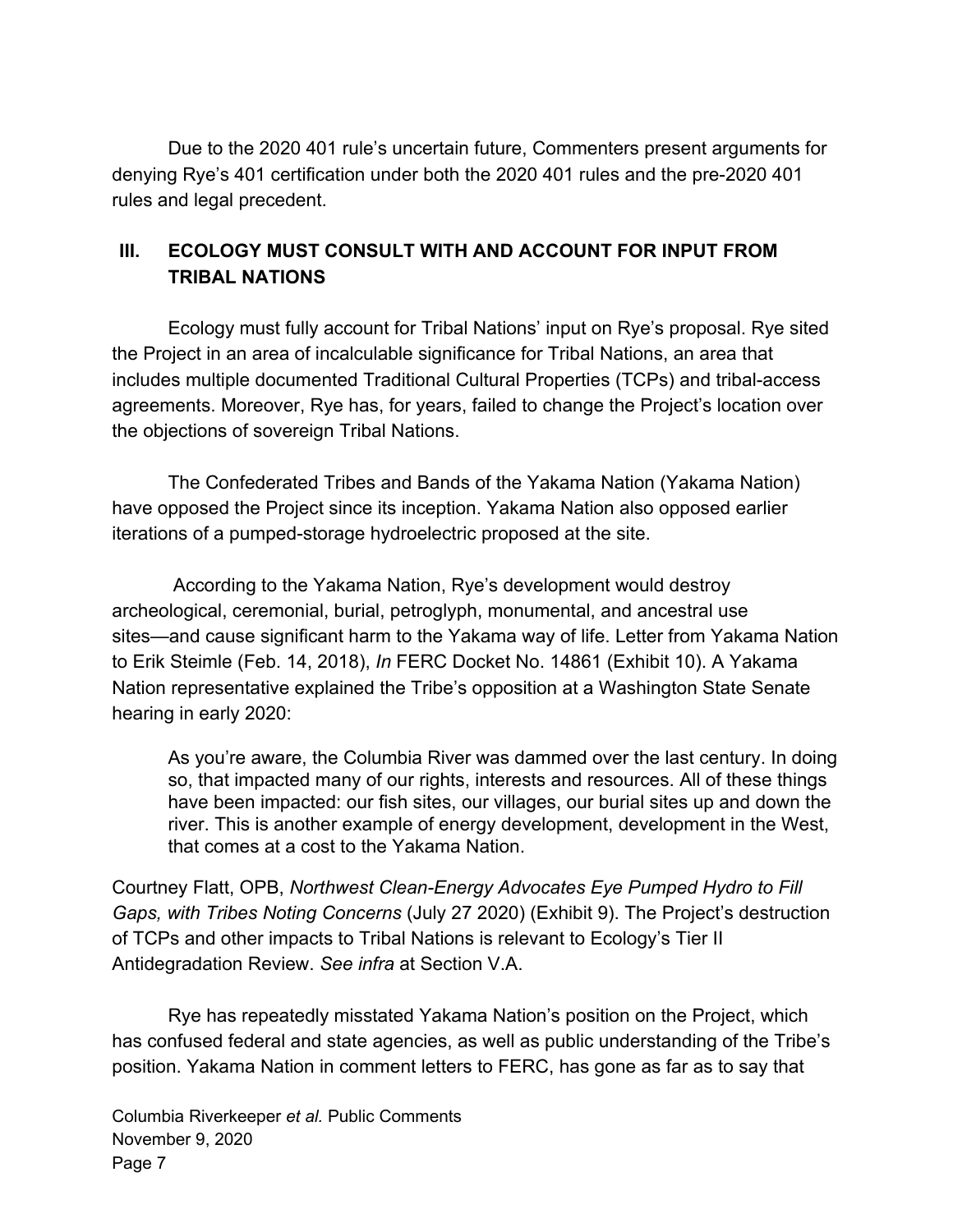Rye is not operating in good faith. A letter submitted by Yakama Nation in February 2019 states:

The Yakama Nation does not believe that Rye Development conducted the pre-application in a good faith effort. This is the first time that the Yakama Nation has been afforded the opportunity to read any preliminary studies conducted by Rye Development. Nor were we aware that a draft Historic Properties Management Plan was being drafted as part of this document.

Confederated Tribes and Bands of the Yakama Nation, Comment to FERC, (Feb. 21, 2019), *In* FERC Docket No. 1486.(Exhibit 2).

Yakama Nation's archaeological resource survey, completed in 2019, concluded that multiple sites of cultural and religious importance are located within the Project boundary.<sup>1</sup> According to Rye's Draft License Application, "the proposed Project area is within a NRHP-eligible [National Register Historic Properties] TCP (Traditional Cultural Property) (Push-pum) and a NRHP-eligible Multiple Property Documentation TCP (Columbia Hills) and one Archaeological District (Columbia Hills District)." FLA Exhibit E at 78. The FLA states:

> The entire Columbia Hills and the archaeological sites contained within are significant to the understanding of how Yakama people lived and utilized the land. Information yielded from 'archaeological' resources is important to Yakama elders to determine what kinds of activities took place at a specific location. It also lends itself useful in identifying what kinds of resources are present.

FLA Exhibit E at 76. While Yakama Nation has filed tribal cultural resource surveys as "confidential" with FERC, available information, including FLA Appendix G, details how the Project area's importance for tribal cultural and religious resources.

The Yakama Nation is not the only affected Tribal Nation. The Confederated Tribes of the Umatilla Indian Reservation (CTUIR) has also weighed in on the development. While letters submitted by CTUIR have been filed confidentially to protect

<sup>&</sup>lt;sup>1</sup> The Yakama Nation is still in the process of completing their 2020 Cultural Resources Survey of the Project area.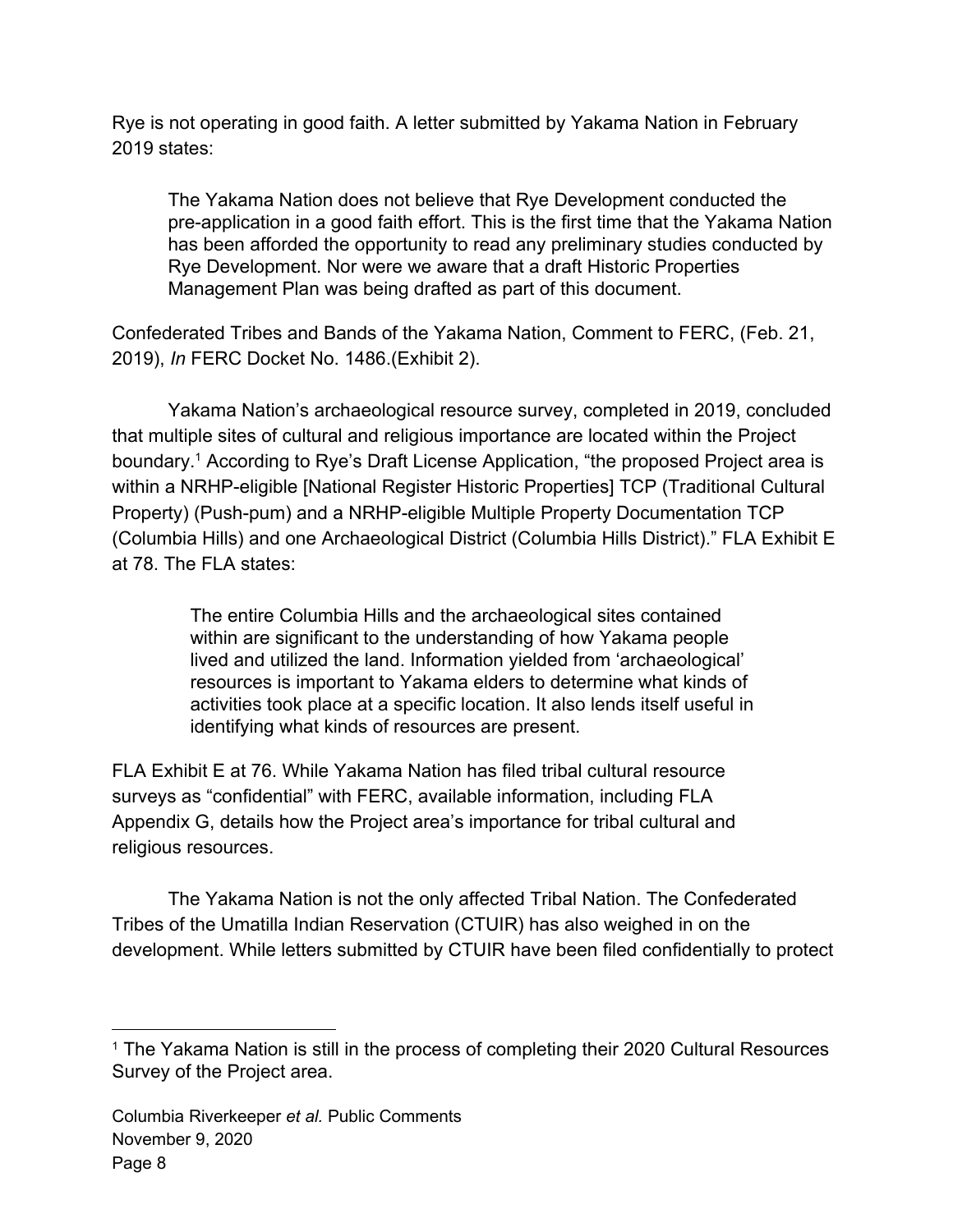tribal cultural resources, $2$  the Tribe has publicly said that "the proposed undertaking is within a historic property of cultural and religious significance," and are poised to conduct their own cultural resources survey of the area. On October 16, 2020, the Nez Perce Tribe requested that Rye conduct an ethnographic study to identify any Nez Perce-specific resources in the Project area that could be affected by construction of the project, stating that because the Tribe did not know about the development they did not have the opportunity to submit study requests to determine detrimental impacts to their Tribe. Letter from Patrick Baird to FERC (Oct. 16, 2020), *In* FERC Docket No. 14861 & Telephone Memo from Suzanne Novak to FERC (Oct. 7, 2020), *In* FERC Docket No. 14861 (Exhibit 7)*.* On October 29, 2020, FERC directed Rye to conduct that survey.

Both CTUIR and the Nez Perce Tribe have not been afforded the opportunity to identify tribal cultural and religious resources that may be impacted by the Project.

In addition to the cultural resources impacted within the Project footprint, Project construction and operation would impact off-site, adjacent tribal and non-tribal use of an irreplaceable cultural and historic treasure: an array of over 60 bear-paw petroglyphs on the basalt walls above the Columbia River. Located in the channel of the John Day Dam Lock, the petroglyphs are open to public viewing. Rye's application fails to mention, let alone analyze, how Project construction and operations would impact the experience of tribal and non-tribal members who view and reflect on the renowned petroglyph collection.

#### **IV. RYE'S APPLICATION IS INCOMPLETE**

Rye's application is incomplete because it has not produced a compensatory wetland or water quality mitigation plan nor completed the required Tier II Antidegradation Review analysis. Rye's failure to produce a compensatory mitigation proposal is grounds for Ecology to deny the 401 certification under both the 2020 401 rules and the pre-2020 401 rules. Under the 2020 401 rules, Rye's "discharges" would violate water quality standards in federal jurisdictional waters. *See infra* Section V. Moreover, under the pre-2020 401 rules, Ecology's scope of analysis expands to the "activities" and impacts to "waters of the state." For the reasons explained below, under

<sup>2</sup> *See* Exhibit 12 and 13, for historical context surrounding the treatment of Indian remains and cultural property in the United States resulting in the need for tribes to file cultural resource information confidentially.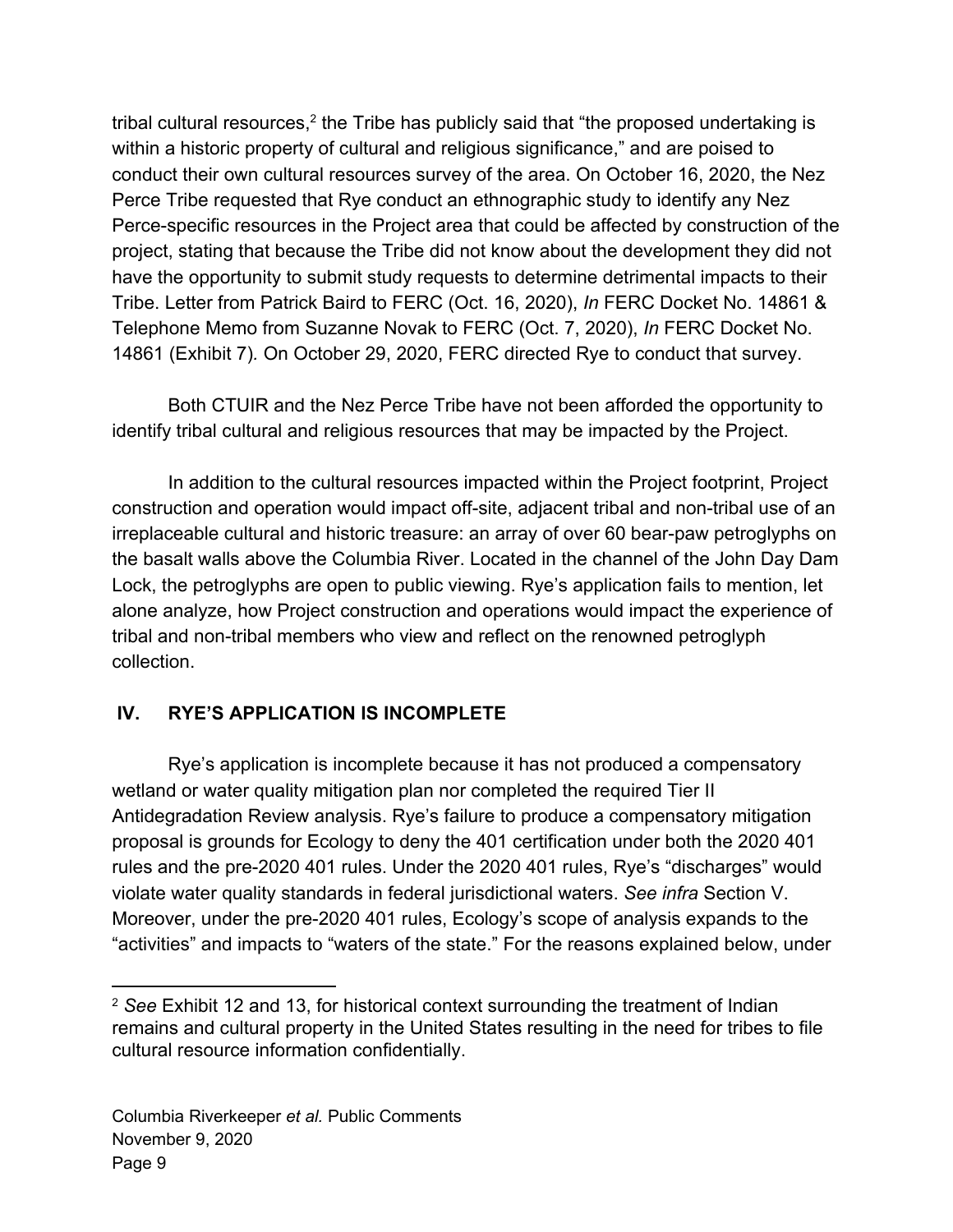either 401 legal regime, Ecology must deny the 401 application because it cannot certify that the "discharges" or Project complies with water quality standards absent a compensatory mitigation plan and Tier II Antidegradation analysis.

## **A. Rye failed to submit a compensatory mitigation plan to address water quality impacts.**

According to Rye, construction of the upper reservoir will permanently destroy segments of two "likely" federal jurisdictional waterbodies: two ephemeral streams. Rye's Final License Application (FLA) to FERC states:

Two of the six waterbodies within the study area, S7 and S8[,] are likely jurisdictional waters of the U.S. as they connect to perennial streams downstream of the project area and therefore are subject to regulation under Section 404 of the federal Clean Water Act. The remaining four waterbodies and one wetland are likely not jurisdictional waters of the U.S because they appear to be isolated and do not connect to the Columbia River.

FLA, Appendix B at 14. Rye determined that the remaining four waterbodies and one wetland are not jurisdictional under federal law. The FLA fails to analyze whether the remaining four water bodies are jurisdictional under state law. For example, Rye's proposal will destroy a 0.3 acre ephemeral pond.

A compensatory mitigation plan is warranted because Rye's proposal will permanently destroy waterbodies located in a semi-arid climate and result in violations of water quality standards. Rye's FLA states:

Construction of the upper reservoir will permanently impact approximately 890 linear feet of stream S7, 75 linear feet of stream S8, and the entirety of pond P2 (0.03 acre). An additional 800 linear feet of stream S8 will be temporarily impacted through construction of the temporary construction laydown area.

FLA Exhibit E at 13. Rye deems destroying 890 linear feet of stream S7, 75 linear feet of stream S8, and the entirety of pond P2 (0.03 acre) as "relatively minor." Rye draws this conclusion by comparing stream length destroyed to overall stream length. Rye fails to address the streams' functionality after construction and the downstream water quality impacts of destroying and disturbing large sections of ephemeral streams.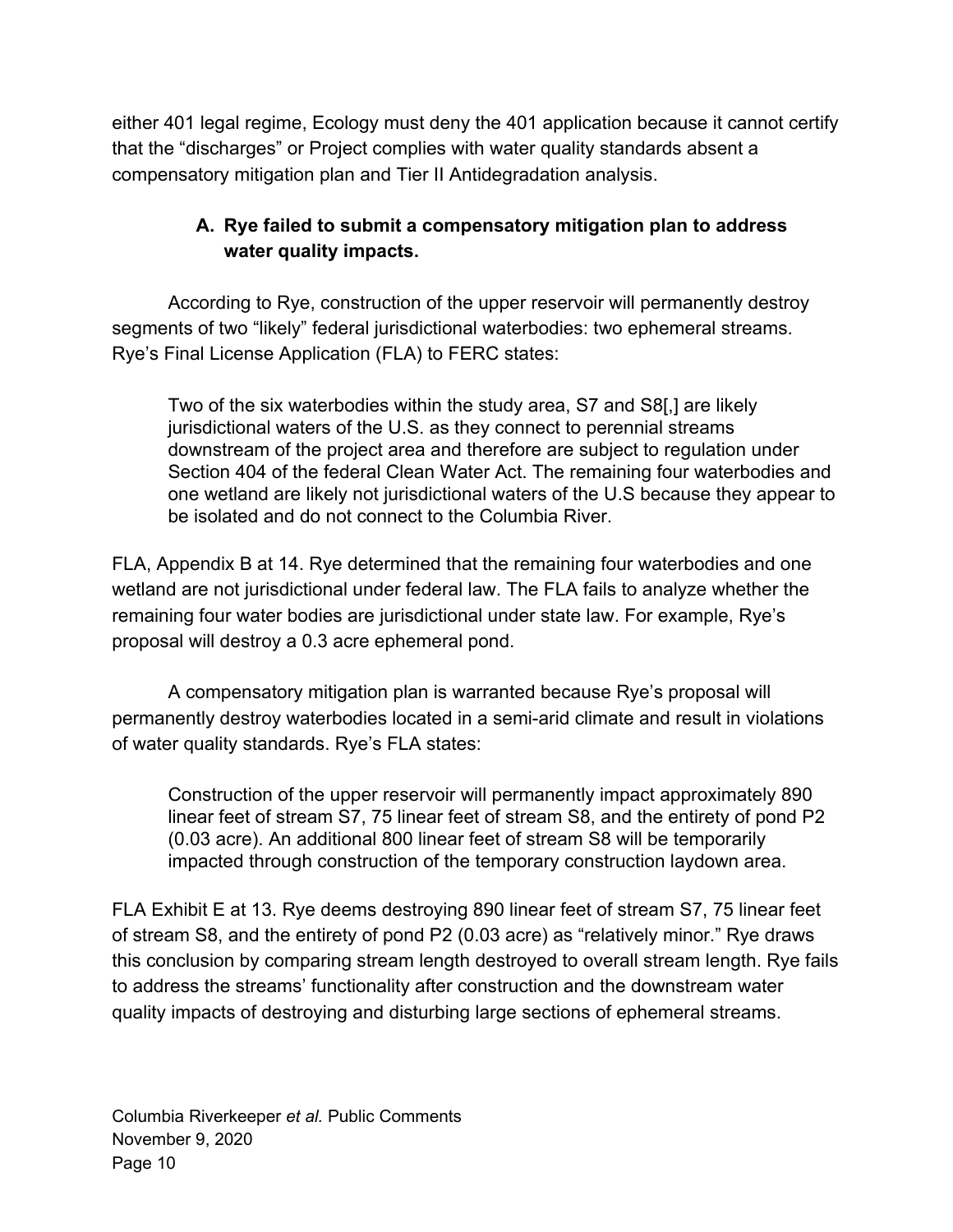Rye's FLA includes a "Wildlife Mitigation Plan." The Wildlife Management Plan, however, is not a wetland or water quality mitigation plan. Moreover, the Wildlife Management Plan fails to address the significant concerns raised by state and federal wildlife agencies about the Project's wildlife impacts.<sup>3</sup>

Ecology must deny the 401 certification because it cannot assure the "discharges" to WOTUS or broader Project impacts, including impacts to "waters of the state" will comply with water quality standards.

If Rye produces a compensatory mitigation proposal, Commenters request that Ecology reopen the comment period to provide for public input.

## **B. Rye's application is incomplete because it fails to adequately analyze water quality impacts from destroying and disturbing federal jurisdictional ephemeral streams and other "waters of the state."**

Ecology must consider the unique water quality and habitat values of the ephemeral streams the Project will impact. "Intermittent or ephemeral streams make up a large percentage of all stream habitats and may have significant roles in spawning, foraging, refugia, and early life history habitat for many fishes." Zachary E. Hooely Underwood et al., *An Intermittent Stream Supports Extensive Spawning of Large*-*River Native Fishes*, Transactions of the American Fisheries Society, 426 (2018) (Exhibit 11). Rye's 401 application concludes the Project will not impact water quality or designated uses. *See* FLA Exhibit 13. The scientific literature does not support this cursory conclusion. *See* Sullivan, S. M. P., M. C. Rains, A. D. Rodewald, W. W. Buzbee, and A. D. Rosemond. 2020. *Distorting science, putting water at risk.* Science 369 (6505): 766–768 (Exhibit 17); Leslie M. Reid and Robert R. Ziemer, *Evaluating the Biological Significance of Intermittent Streams,* USDA Forest Service, Pacific Southwest Research Station" (1994) ("Intermittent channels which support distinctive riparian vegetation are most important biologically; the major biological role of smaller channels is likely to be their influence on the supply of sediment, water, and organic materials to downstream

<sup>&</sup>lt;sup>3</sup> The FLA describes future plans to "[m]itigate for habitat loss by conserving a compensatory mitigation parcel approved by USFWS and WDFW." FLA, Exhibit E at 48. Rye states,"The parcel will be of similar quality as the golden eagle foraging habitat impacted by the Project's permanent features. *Id.* Rye fails, however, to provide a compensatory wetland or water quality mitigation plan.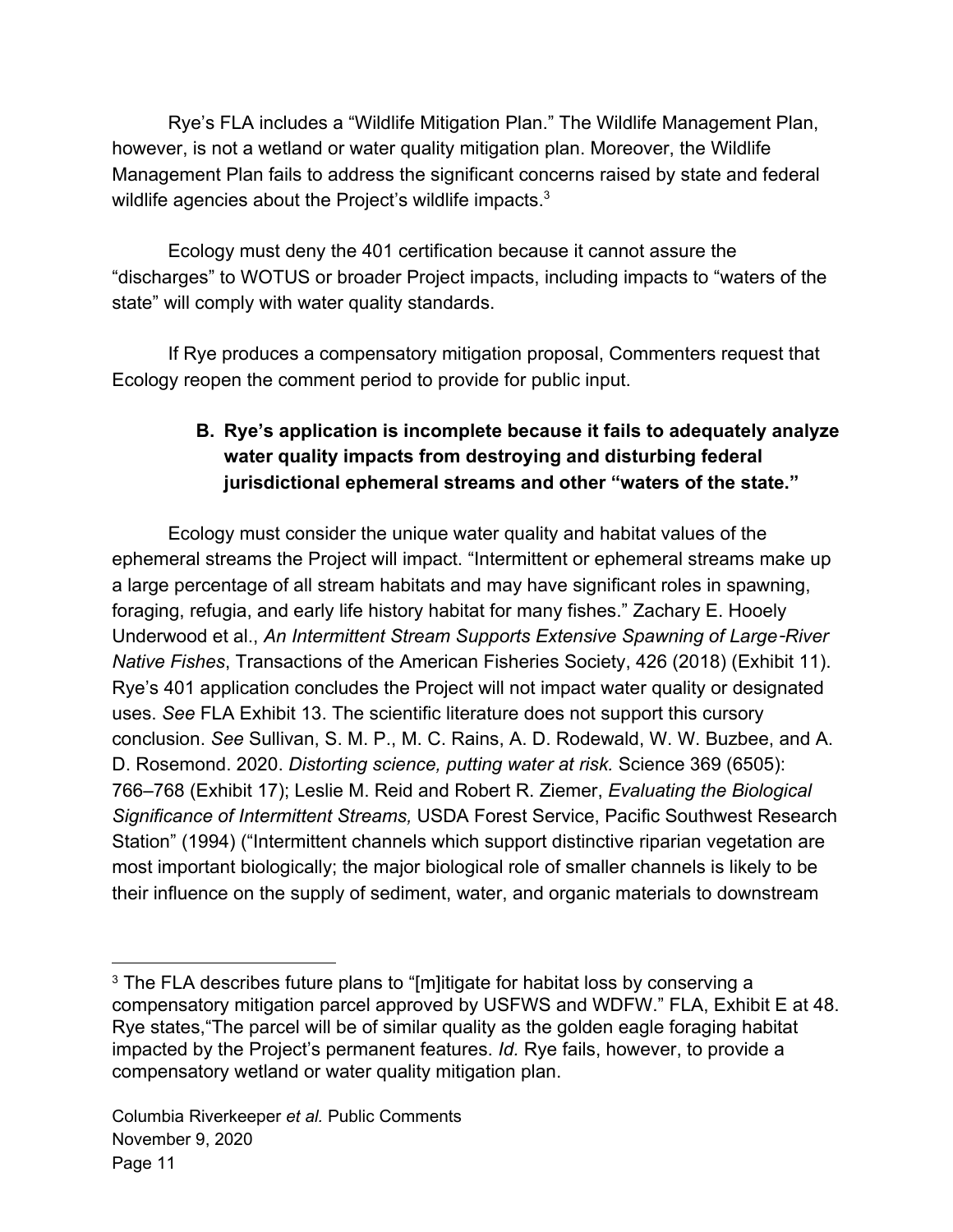channels.") (Exhibit 18). Ephemeral streams provide important ecosystem services, particularly in the semi-arid climate encompassed by the Project area.

Rye concludes the Project's impacts to federal-jurisdictional ephemeral streams will not impact water quality based on a simplistic mathematical comparison. Specifically, Rye compares "stream length lost" to "total stream length," *see* FLA Exhibit E at 13–18, and concludes the Project will not impact water quality. This grossly over simplistic "analysis" ignores the fundamentals of limnology, ecology, and conservation biology.

The federal jurisdictional ephemeral streams (S8 and S7) are tributaries to Swale Creek, a perennial, salmon-bearing tributary to the Klickitat River. Swale Creek is listed as a Category 5 "impaired" waterbody for temperature, pH, and dissolved oxygen. *See* Ecology Water Quality Assessment Listing IDs 7962 (temperature); 70966 (pH); 72907 (temperature); 72913 (temperature); 77925 (dissolved oxygen). Swale Creek is also listed as Category 4C for stream flow. *See* Ecology Water Quality Assessment Listing ID 6206 (Exhibit 19). Studies document the important ecology and existing water quality conditions in Swale Creek. *See* Aspect Consulting Inc., 2011 Swale Creek Subbasin Water Level Monitoring Summary, WRIA 30 (June 29, 2011) (Exhibit 20); Watershed Professionals Network, LLC and Aspect Consulting Inc., *Swale Creek Water Temperature Study* (Sept. 2004) (Exhibit 21); *See* Aspect Consulting, *Riparian Vegetation Assessment, Little Klickitat River and Swale Creek* (June 30, 2009) (Exhibit 22). Rye's 401 application, and the FLA it incorporates, fail to analyze the downstream effects of reduced flow to Swale Creek, such as impacts to stream flow, temperature, pH, dissolved oxygen, and associated impacts on aquatic life and other designated uses. Instead, Rye summarily concludes the impact "to the watershed" from the upper reservoir will be minimal because the upper reservoir covers a relatively small area of the entire watershed. *See* FLA Exhibit E at 13. Notably, the 401 application and FLA ignore studies in WRIA 30, including specific studies on Swale Creek, as well as multiple 303(d) listings in Swale Creek. Commenters provide those studies as exhibits to this comment.

Ecology should deny the 401 certification based on Rye's woefully incomplete application.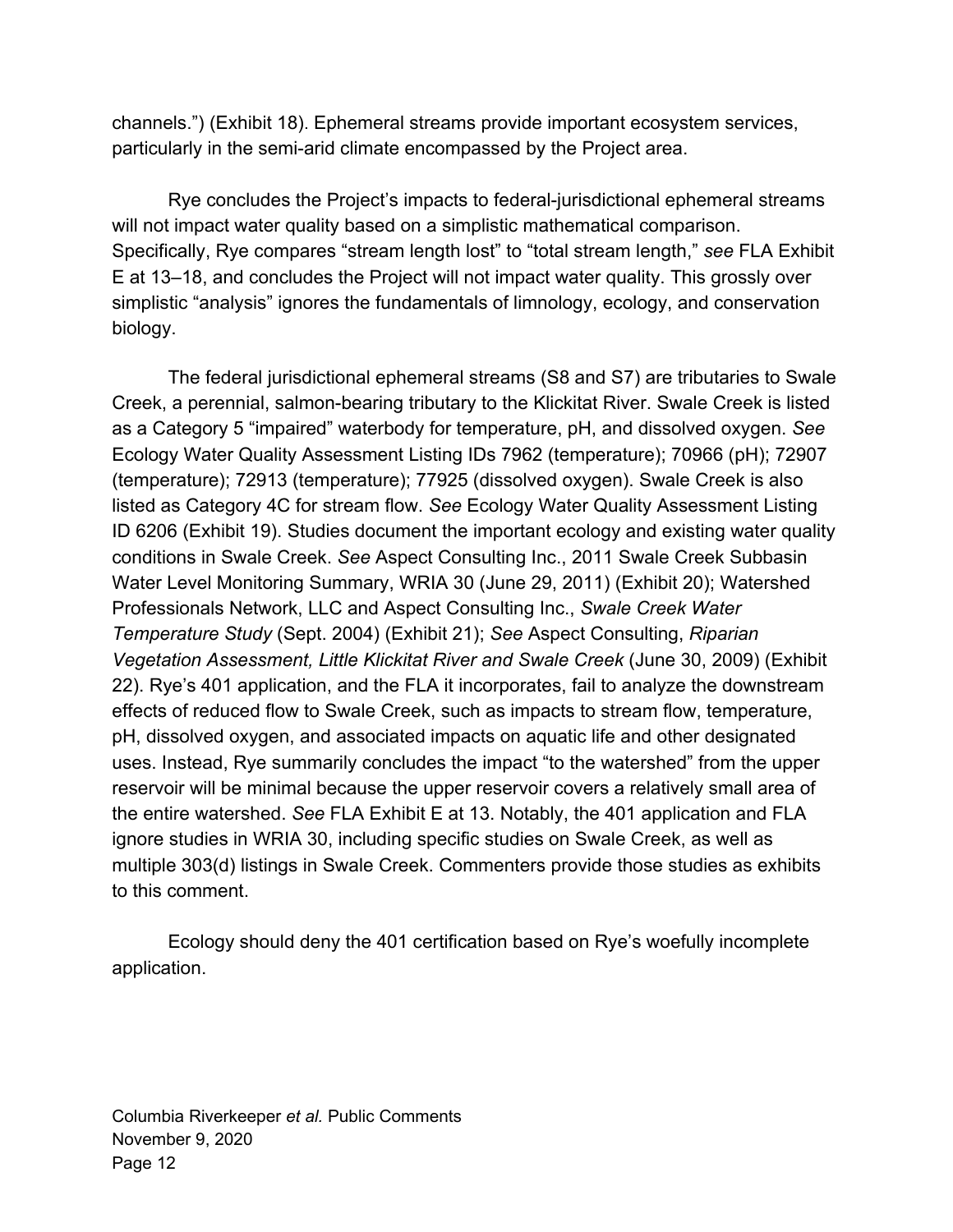### **C. Rye's application is incomplete because Rye failed to submit the analysis required under WAC 173-201A-320(4).**

Ecology must conduct a Tier II Antidegradation Review. *See infra* Section V.A. Under WAC 173-201A-320(4), "[o]nce an activity has been determined to cause a measurable lowering in water quality, then an analysis must be conducted to determine if the lowering of water quality is necessary and in the overriding public interest." WAC 173-201A-320(4) puts the onus on the applicant to provide information to conduct the analysis. WAC 173-201A-320(4) states "information to conduct the analysis must be provided by the applicant seeking the authorization, or by the department in developing a general permit or pollution control program, and must include" the analysis set forth in WAC 173-201A-320(4)(a)–(b). Under WAC 173-201A-320(5), "[t]he department retains the discretion to require that the applicant examine specific alternatives, or that additional information be provided to conduct the analysis." Ecology must deny the 401 certification because Rye failed to file a complete application. *See infra* at Section V.A. (explaining that Rye's application lacks information to conduct an Antidegradation Review).

If Rye provides the required Antidegradation Review analysis, Ecology must reopen the comment period to provide for public comment on the Tier II Antidegradation Review. *See infra* Section V.A.(explaining that Ecology's 401 certification public notice did not mention Tier II Antidegradation Review, which is inconsistent with the state's Antidegradation program and agency guidance).

# **V. ECOLOGY CANNOT CERTIFY THE PROJECT COMPLIES WITH WATER QUALITY STANDARDS**

Ecology cannot certify Rye's proposal to build the Northwest's largest pumped-storage hydroelectric development will comply with water quality standards. First, the Project will permanently destroy large sections of two federal-jurisdictional ephemeral streams, important habitat in the semi-arid Columbia Hills; the project will also destroy multiple "waters of the state," including ephemeral streams and a 0.3 acre pond.<sup>4</sup> Second, the Project will create two, large reservoirs that, due to Rye's operations, will concentrate pollutants and violate state water quality standards, and potentially impact groundwater. Third, the Project will consume large quantities of

<sup>4</sup> Commenters request that Ecology verify Rye's conclusions on the federal and state jurisdiction of waters impacted by the Project.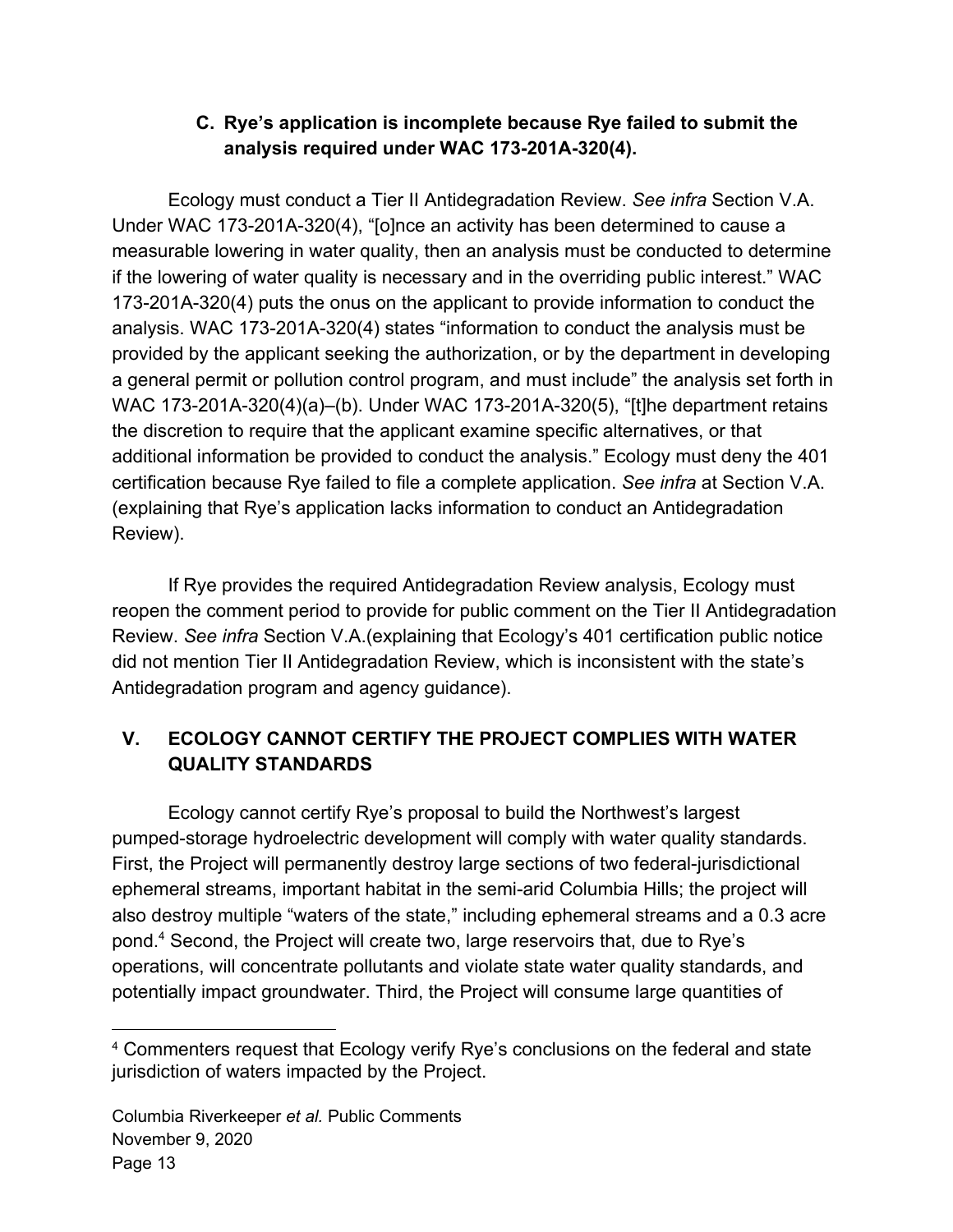Columbia River water, exacerbating existing water quality problems in the Columbia. Rye failed to meet its burden to demonstrate Project withstands Tier II Antidegradation Policy Review, complies with numeric and narrative water quality standards, and protects designated uses. Ecology must deny Rye's 401 certification.

## **A. Under both the 2020 401 rules and pre-2020 401 rules, Ecology must deny the 401 certification because it fails to meet the state's Tier II Antidegradation Policy Review.**

Ecology must deny Rye's 401 certification under the state's Tier II Antidegradation Policy Review. WAC 173-201A-300 states:

The purpose of the antidegradation policy is to:

(a) Restore and maintain the highest possible quality of the surface waters of Washington;

(b) Describe situations under which water quality may be lowered from its current condition;

(c) Apply to human activities that are likely to have an impact on the water quality of a surface water;

(d) Ensure that all human activities that are likely to contribute to a lowering of water quality, at a minimum, apply all known, available, and reasonable methods of prevention, control, and treatment (AKART); and (e) Apply three levels of protection for surface waters of the state, as generally described below:

(i) Tier I is used to ensure existing and designated uses are maintained and protected and applies to all waters and all sources of pollution.

(ii) Tier II is used to ensure that waters of a higher quality than the criteria assigned in this chapter are not degraded unless such lowering of water quality is necessary and in the overriding public interest. Tier II applies only to a specific list of polluting activities. (iii) Tier III is used to prevent the degradation of waters formally listed in this chapter as 'outstanding resource waters,' and applies to all sources of pollution.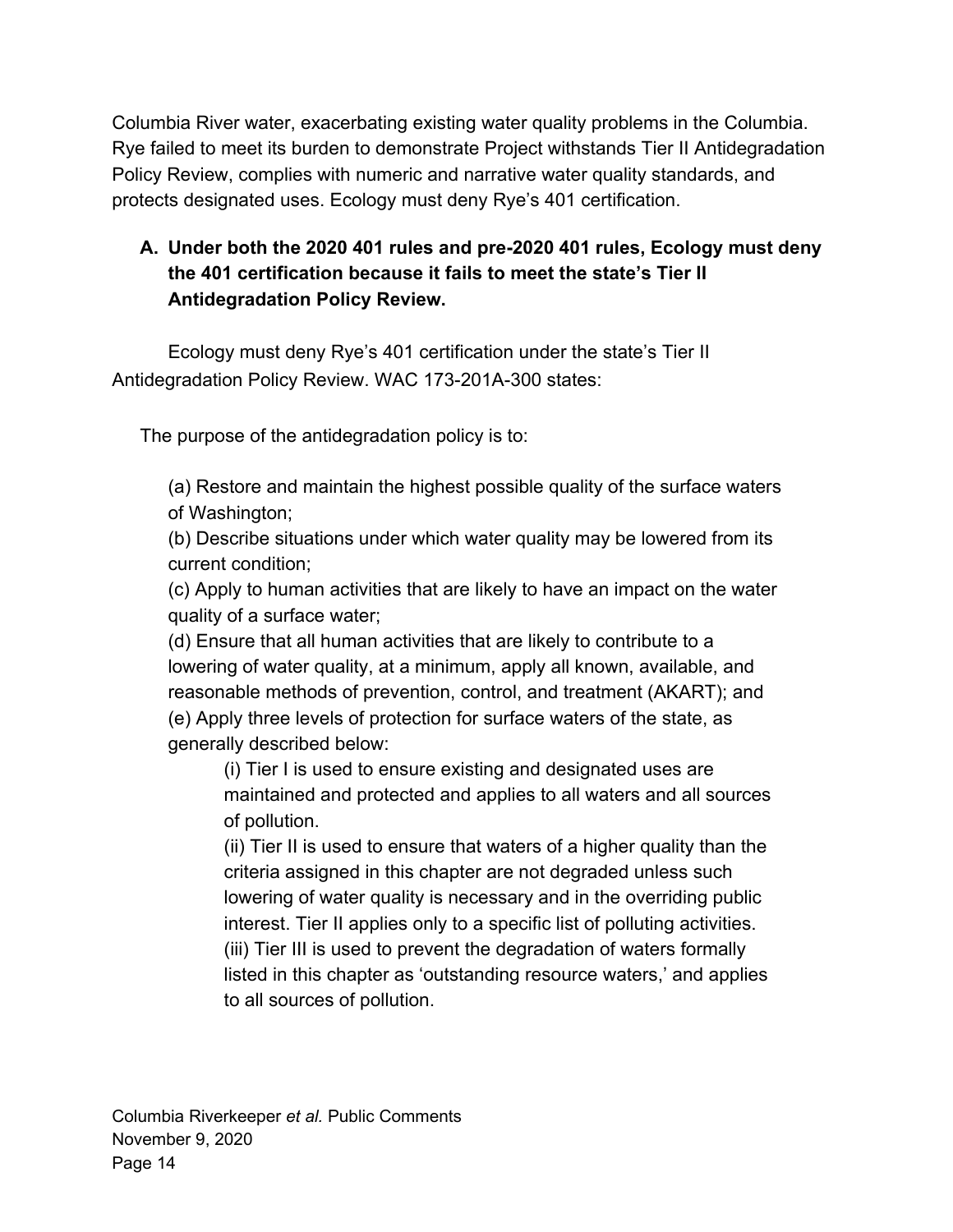Ecology evaluates the applicability of Tier I and II under a pollutant-by-pollutant approach. Letter from U.S. Environmental Protection Agency to Ecology, "EPA Review of 2003 Water Quality Standards Regulations for Antidegradation" at 5 (May 2, 2007), http://www.ecy.wa.gov/Programs/wq/swqs/epa-antideg\_policy\_approval.pdf.

Ecology must conduct a Tier II Antidegradation Policy Review for Rye's proposal. *See* WAC 173-201A-320(2)(c) (stating "A Tier II will only be conducted for new or expanded actions conducted under the following authorizations[,]" which includes "Federal Clean Water Act Section 401 water quality certifications."). Ecology's Tier II Antidegradation guidance states: "New or expanded projects requiring a 401 certification that will potentially cause a measurable [sic] change in water quality will be required to undergo a Tier II analysis for antidegradation (for example, a new hydropower project)." *Water Quality Program Guidance Manual—Supplemental Guidance on Implementing Tier II Antidegradation*, Wash. Dept. of Ecology at 5 (Sept. 2011) (hereafter Ecology Tier II Antidegradation Guidance).

The Project will cause a measurable change in water quality, as defined in WAC 173-201A-320(3)(d), (e), and (f). Ecology, therefore, must reach a "necessary and overriding public interest determination" pursuant to WAC 173-201A-320(4) and implementing guidance. *See* WAC 173-201A-320(4) ("Once an activity has been determined to cause a measurable lowering in water quality, then an analysis must be conducted to determine if the lowering of water quality is necessary and in the overriding public interest."). Specifically, Ecology must conduct a Tier II analysis on pollutants including: temperature, pH, turbidity, dissolved gas, toxic substances, and narrative criteria (WAC 173-201A-260(2)).

Under the 2020 401 rules and pre-2020 401 rules, Ecology's review under a Tier II analysis must conclude that the lowering of water quality is not necessary and in the overriding public interest. Whether Ecology looks at the "discharges," as required under the challenged 2020 401 rules, or the "activities" (i.e., the Project), Ecology's Tier II analysis cannot conclude that the "lowering of water quality is necessary and in the overriding public interest."

//

<sup>//</sup>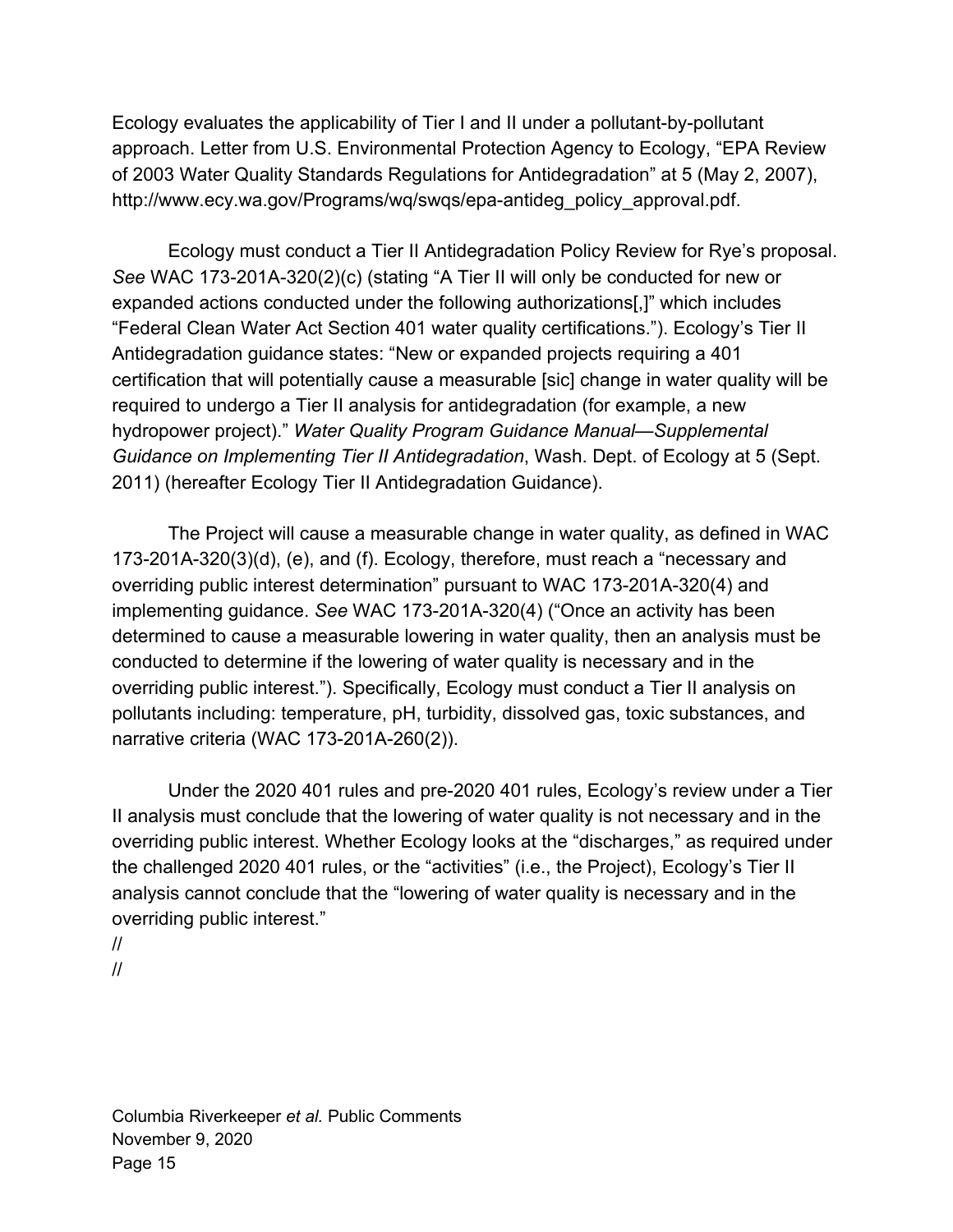*a. Once Rye files a complete application, Ecology must reopen the public comment period for the Tier II Antidegradation Review.*

Commenters request that Ecology offer a public comment period on Ryes' Tier II Antidegradation Review. Ecology's 401 certification public notice is silent on Tier II Antidegradation Review. However, Ecology's Tier II Antidegradation Guidance contemplates: (1) notice of Tier II Review applicability, and (2) the opportunity for public input on the Tier II Review. Specifically, Ecology's Tier II Antidegradation Guidance states:

In accordance with section II of the rule, public involvement for the Tier II review should be included as a part of the public involvement process associated with the Ecology authorization being conducted. This means that the Tier II requirements must be adequately discussed as a part of those other public involvement mechanisms. For example, in a permit application notification, specific mention of the water body affected, the need to find that any lowering of water quality is necessary and in the public interest, and the openness to receiving public comment on these issues, would initiate the appropriate public review process for Tier II. Where an existing mechanism for public review that can be used to incorporate the Tier II review issues does not exist, Ecology will need to create one that is unique to this purpose. This can be as simple as a public notice to the local community and established interest groups.

Regardless of the mechanism or form used, the public review process should include:

• A clear statement on the need to make a Tier II antidegradation determination.

• Sufficient information to identify the water body affected, the type of action being reviewed, and the constituents of concern.

• A description of the process for reviewing and selecting the least degrading alternatives which can be feasibly implemented.

• The method by which public comments will be considered.

Ecology Tier II Antidegradation Review Guidance at 9–10. Because the 401 certification public notice did not include the requisite information, and Rye failed to produce "measurable change" analyses, Commenters request the opportunity to comment on Tier II Review in the future.

 **//**

**//**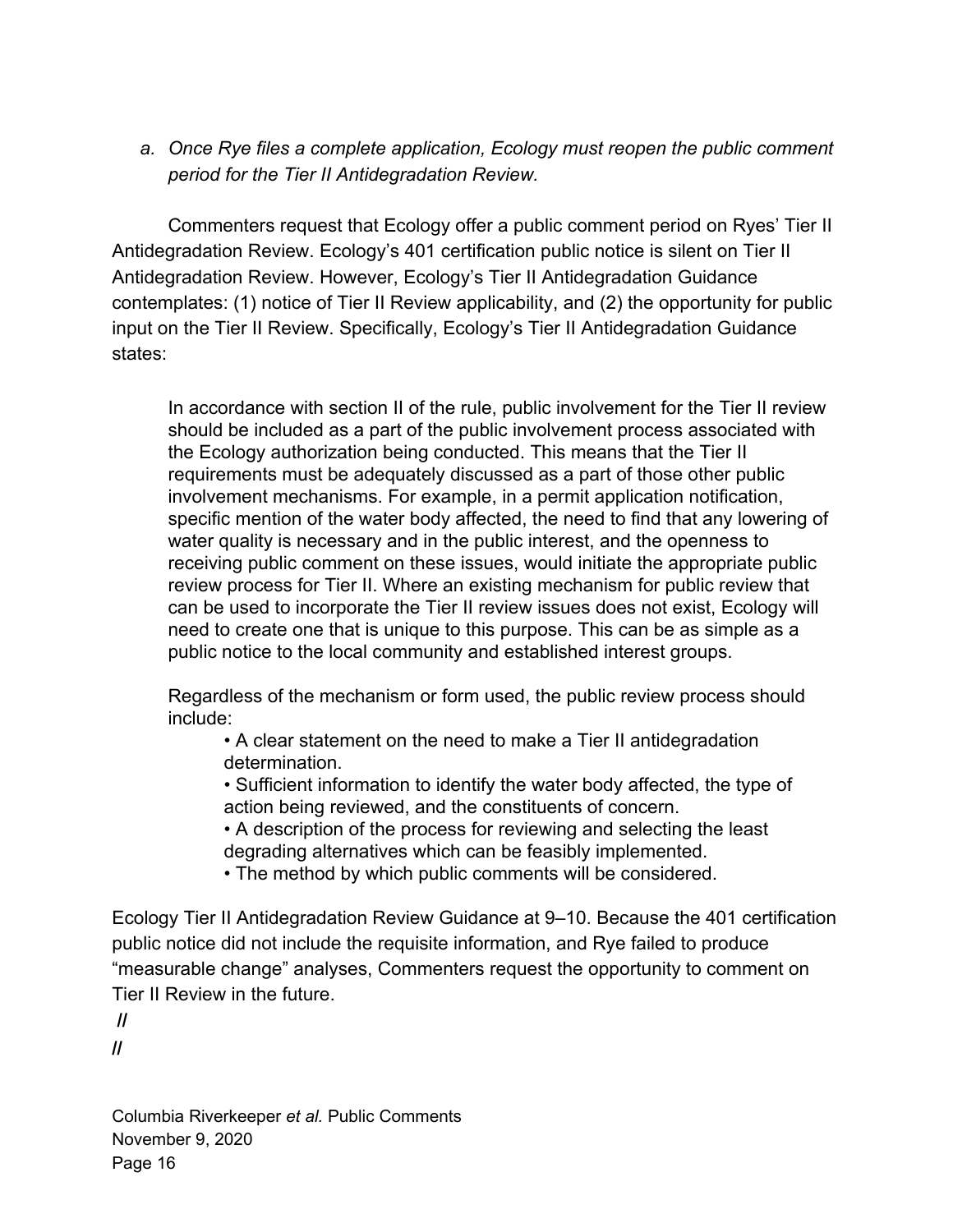*b. Ecology must examine measurable changes in water quality.*

Ecology must examine if Rye's "discharges" or, if applying the pre-2020 rules the "activities," would result in a measurable change in water quality using a pollutant-by-pollutant analysis. WAC 173-201A-320(3) defines "measurable change," stating:

To determine that a lowering of water quality is necessary and in the overriding public interest, an analysis must be conducted for new or expanded actions when the resulting action has the potential to cause a measurable change in the physical, chemical, or biological quality of a water body. Measurable changes will be determined based on an estimated change in water quality at a point outside the source area, after allowing for mixing consistent with WAC 173-201A-400(7). In the context of this regulation, a measurable change includes a:

(a) Temperature increase of 0.3°C or greater;

(b) Dissolved oxygen decrease of 0.2 mg/L or greater;

(c) Bacteria level increase of 2 cfu/100 mL or greater;

(d) pH change of 0.1 units or greater;

(e) Turbidity increase of 0.5 NTU or greater; or

(f) Any detectable increase in the concentration of a toxic or radioactive substance.

Ecology's Tier II guidances states:

There are cost and complexity issues associated with making the Tier II eligibility determination. Estimating dilution factors, collecting any necessary ambient water quality data, predicting effluent concentrations, and determining how these factors all combine to lower water quality is not a trivial undertaking. A project proponent may choose to move straight to a Tier II "necessary and overriding public interest" analysis, rather than make these eligibility determinations. This may be a cost- and time-effective strategy where there is a reasonable probability that measurable degradation will likely occur.

Ecology Tier II Antidegradation Guidance at 7. Ecology must: (1) require that Rye conduct the Tier II "measurable change" analysis, or (2) ask if Rye will choose to move straight to a Tier II "necessary and overriding public interest analysis."

For turbidity, Rye cannot evade a Tier II analysis based on the "short term exceedance" exemption. Projects that may cause short term exceedances for turbidity during inwater construction are not required to go through the Tier II Antidegradation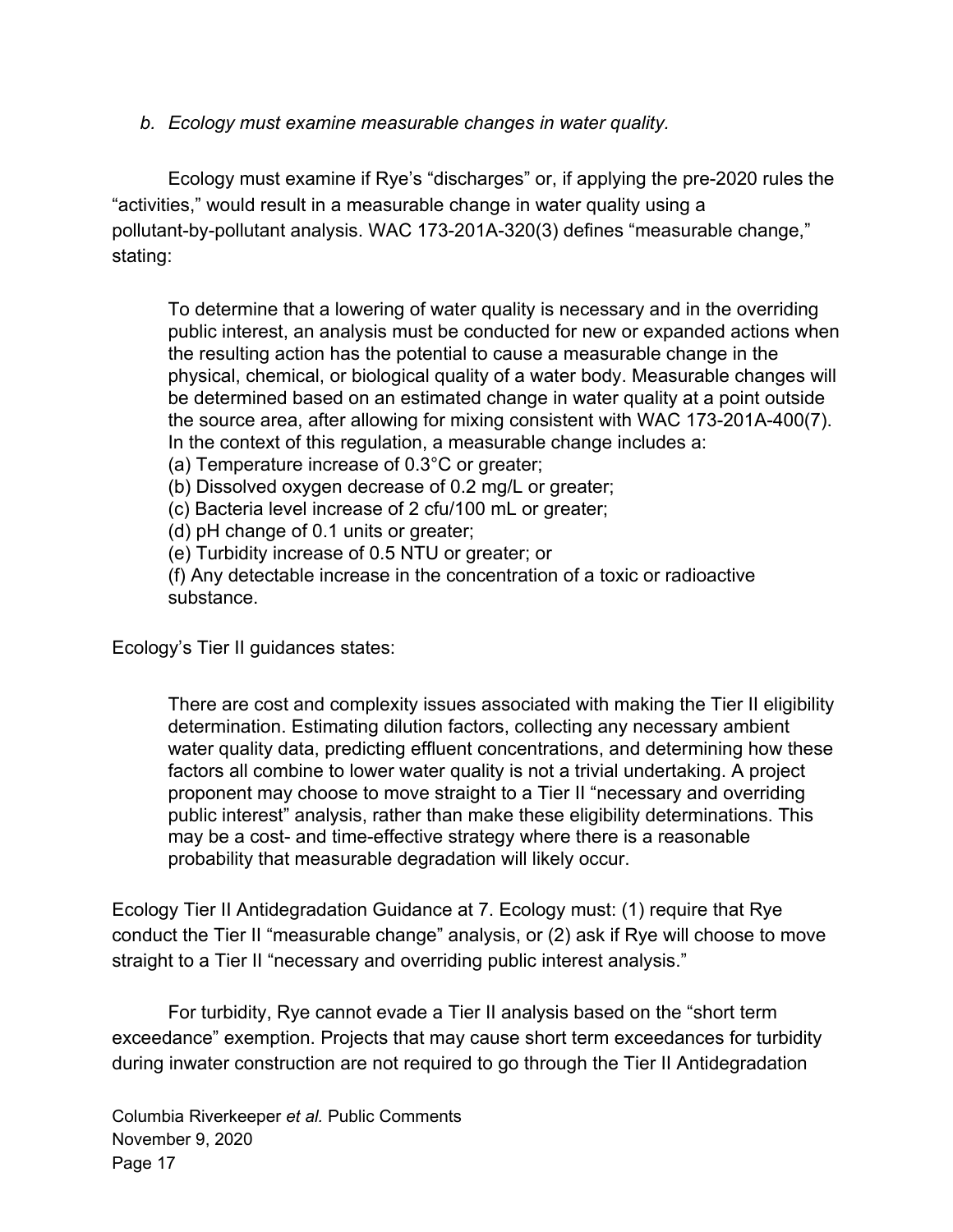test if they adhere to the requirements for turbidity criteria that are described in WAC 173-201A-200(1)(e)(i) and 173-201A-210(1)(e)(i). Here, whether Ecology evaluates the Project under the 2020 or pre-2020 401 rules, the turbidity exceedances will persist beyond the "short term": the federal-jurisdictional waterbodies, S7 and S8, are permanently altered (i.e., excavated and destroyed to make way for a reservoir). In addition, under the pre-2020 rules, Rye will destroy "waters of the state," 0.03 acre ephemeral pond.

In sum, Ecology must complete the "measurable change" analyses or, alternatively, ask Rye's approval to proceed to the "necessary and in the overriding public interest" analysis.

*c. Ecology should deny the 401 certification because the lowering of water quality is not necessary and in the overriding public interest.*

Under both the 2020 and pre-2020 401 rules, Ecology cannot conclude that the lowering of water quality is "necessary and in the overriding public interest." The Project will further scar a landscape already significantly impacted by wind and hydroelectric energy. These comments and attached exhibits detail Rye's impacts to water quality, designated uses, and cultural resources.

As part of the "necessary and overriding public interest determination," Ecology must consider "the benefits and costs of the social, economic, and environmental effects associated with the lowering of water quality." WAC 173-201A-320(4)(A). In conducting the analysis, Ecology must consider costs of the social, economic, and environmental effects on:

> ● **Tribes and Native Americans, including the social and economic impacts to Tribes and Native Americans:** The Project would directly interfere with multiple culturally significant sites to the Yakama Nation, CTUIR, and Nez Perce Tribe. The Project would also impact tribal access. Cultural property is defined as "the tangible and intangible effects of an individual or group of people that define their existence, and place them temporally and geographically in relation to their belief systems and their familial and political groups, providing meaning to their lives." *SHERRY HUTT ET AL., CULTURAL PROPERTY LAW, at xi (2004).* Exhibits 12 and 13 detail costs to Tribal Nations and Native Americans.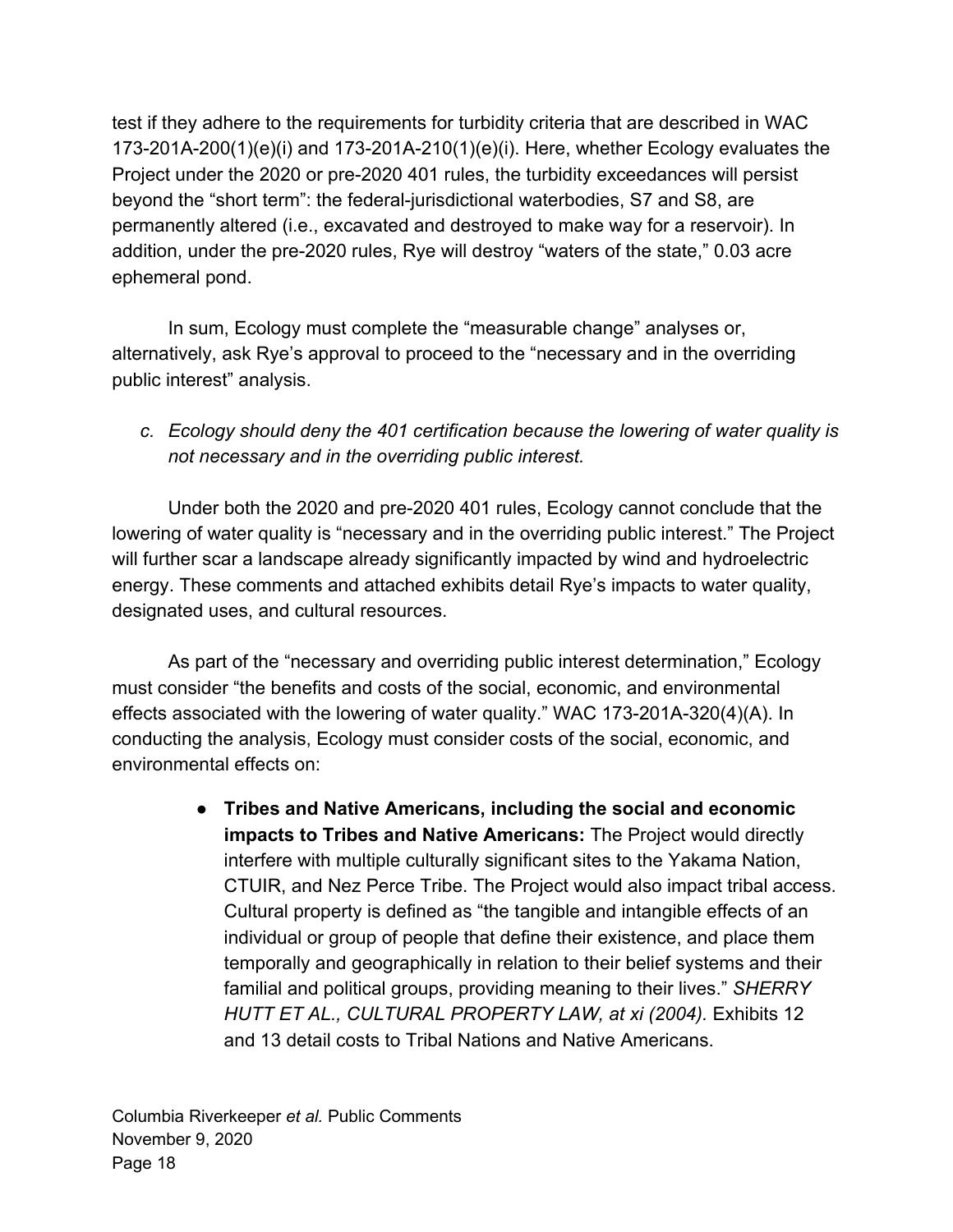- **Water Quality:** These comments and supporting exhibits detail water quality impacts from Rye's direct "discharges" to at least two federal jurisdictional waters: S7 and S8. Those ephemeral streams are tributaries to Swale Creek, a perennial, salmon-bearing waterbody. Ecology must consider the water quality impacts of destroying large segments of ephemeral streams, particularly streams that discharge to water-quality impaired waterbodies. Under the pre-2020 401 rules, Ecology must also consider the Project's direct and indirect impacts on "waters on the state" and the Columbia River.
- **● Water Quantity:** The Project requires large quantities of Columbia River water. Ecology must consider the environmental costs of increased water withdrawals under current and future climate scenarios.
- **● Wildlife and Recreation:** The Project will have significant impacts on wildlife and associated recreation. On March 10, 2020, comments to FERC, the Washington Department of Fish and Wildlife (WDFW) noted: "We disagree with the applicant's opinion that the habitat near the upper reservoir is not unique or uncommon. The uniqueness of this habitat is linked to the close proximity to golden eagle and prairie falcon nesting habitat." Comments by WDFW and the U.S. Fish and Wildlife Service (USFWS) detail the Project's impacts to wildlife, including increased mortality of bats and raptors by nearby wind turbines, and wildlife habitat. WDFW Comment to FERC, (Mar. 10, 2020), *In* FERC Docket No. 1486 (Exhibit 5); USFWS Comment to FERC (Mar. 3, 2020), *In* FERC Docket No. 1486 (Exhibit 4). Recreation organizations, including Commenters, have weighed in, raising concerns about how the Project's impacts to threatened, sensitive, or candidate species, species with intrinsic value and value for nature-based recreation. Rye acknowledges the Project area is included in the regional Columbia Hills Important Bird Area designated by the National Audubon Society. *See* FLA Appendix D at 2.
- **● Other Economic Effects:** TID's comments described the Project's economic impacts to existing energy infrastructure. Turlock Irrigation District, Comment to FERC, (Mar. 11, 2020), *In* FERC Docket No. 1486 (Exhibit 6). Ecology should also analyze the economic costs associated with degraded water quality and reduced stream flows in Swale Creek.
- **● Other Social and Environmental Effects:** Beyond impacts to wildlife, the Project will destroy segments of, and permanently alter, unique ephemeral streams and destroy an ephemeral pond. This will result in aesthetic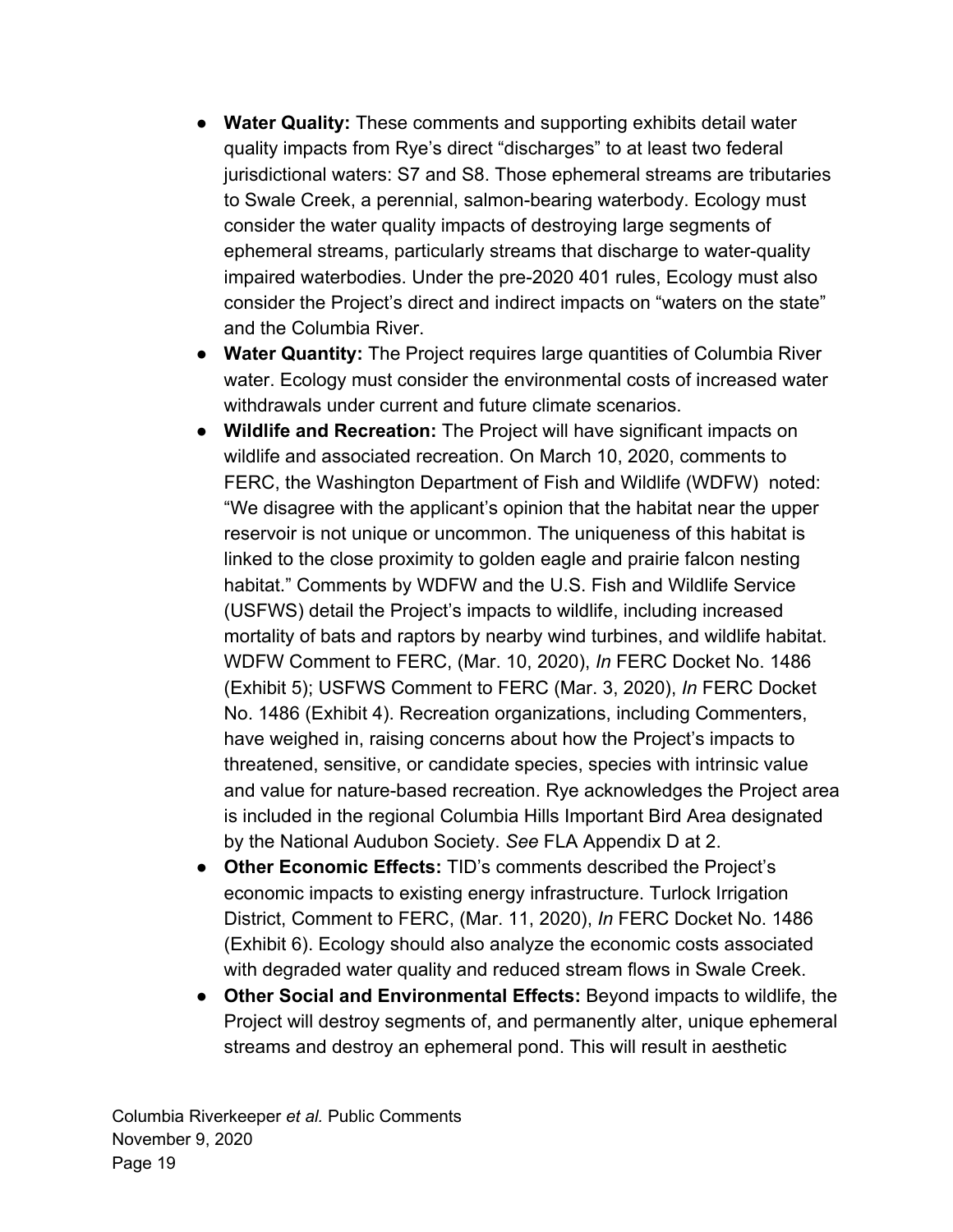impacts in a landscape etched by time and reminiscent of the renowned landscape art of Georgia O'Keeffe. *See* [Georgia O'Keeffe Museum](https://www.okeeffemuseum.org/store/products/?fwp_category_products=landscapes) (visited Oct. 31, 2020) (landscape art from the Southwest that bears a striking resemblance to the scenic Columbia Hills). The Columbia Hills capture the imagination of artists and inspire viewers. *See* [Columbia](https://issuu.com/thegorgemagazine/docs/the_gorge_magazine_spring19_web) [Gorge Magazine](https://issuu.com/thegorgemagazine/docs/the_gorge_magazine_spring19_web) (Spring 2019) (cover art capturing the Columbia Hills to the west of the Project area). As the seasons change and shadows shift, the Columbia Hills and their streams remain a revered scenic vista of Washington state.

Ecology must also consider the applicant's unsubstantiated conclusions on the Project's benefits.

First, Washington's Deep Decarbonization Analysis does not call out the Project as necessary energy infrastructure to meet the state's decarbonization goals. *See* Evolved Energy Research, Washington State Energy Strategy Decarbonization Demand and Supply Side Results (Aug. 2020) (Exhibit 14). The state's analysis is still underway and, to date, does not demonstrate a "need" for the Project. Even if large-scale pumped-storage hydroelectric power is called out as necessary to meet the state's deep decarbonization goals, it is not clear Rye's Project is necessary to meet that demand. For example, pumped storage at a different location could meet that need. Furthermore, Governor Inslee, a national climate leader, has not taken a position in favor of the Project. Rye's FLA includes "Letters of Support"; Rye did not produce a letter of support from the Governor's Office.

Ecology must consult with the Governor's Office, the Washington Department of Commerce, Ecology staff, and other experts on the state's deep decarbonization efforts to verify if Rye's alleged "benefits" pencil out.

Even if the Project would provide climate benefits, Ecology must consider: (1) the lengthy permitting and construction timeline for pumped storage in general, (2) the added complexity for Rye's Project due to scale of tribal cultural tribal resources, and (3) the need for the Project a decade or more in the future given the rapidly-changing and dynamic nature of energy markets. For example, if Ecology finds a substantial climate benefit (*i.e.,* need) in 2020 or 2021, Ecology must evaluate if that benefit remains under future energy planning scenarios (*i.e.,* 2030 and beyond).

Second, according to a third-party economic analysis, the Project cannot provide renewable energy integration and replacement capacity to support regional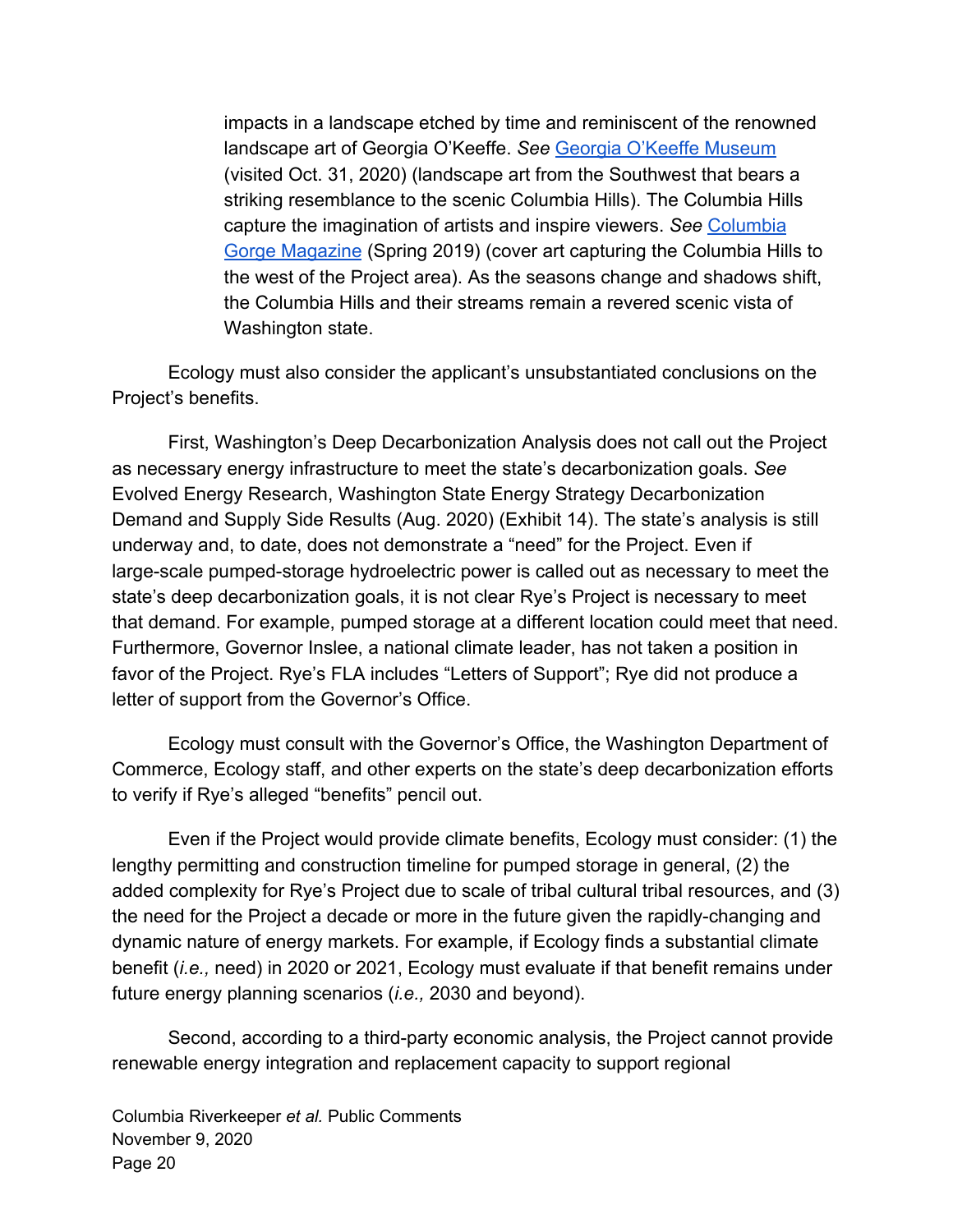decarbonization goals affordably and reliably. Anthony Jones, Critique of the Goldendale Energy Storage Hydroelectric Project, Notification of Intent (December 3, 2019) (Exhibit 15). The Rocky Mountain Econometrics analysis concludes that a combination of rising construction costs and decreasing open-market energy prices undercut Rye's claims that the project is necessary to meet the state's decarbonization goals.

Third, Ecology should evaluate the benefit of an environmental cleanup at the former CGA smelter site by evaluating the incremental *increased* benefit Rye brings to the cleanup. Whether the Project moves forward or not, state and federal law require CGA site cleanup. In turn, Ecology must evaluate the Project's benefit by comparing the baseline cleanup requirements to the "add on" cleanup Rye promises when it builds the lower reservoir. Ecology should only include the "add on" cleanup in the proverbial benefits bucket.

Finally, Rye's jobs numbers demonstrate that, while the Project will produce construction jobs, the Project supports a relatively small number of permanent jobs (20 to 30 jobs per year post-construction in Washington). *See* FLA Exhibit E at 85. Ecology must consider whether the 20 to 30 permanent jobs per year outweighs sweeping and permanent cultural resource and environmental impacts.

On balance, Ecology should conclude that the Project's substantial costs far outweigh the Project's purported benefits.

#### **B. Ecology cannot certify the Project complies with numeric and narrative water quality standards.**

Ecology should deny Rye's 401 certification under the 2020 401 rules and pre-2020 rules because Rye's application fails to demonstrate the "discharges" and broader "activities" will comply with numeric and narrative water quality standards. USFWS, in comments to FERC, summarizes the Project's impacts to water quality, stating:

The Service is concerned about project effects on existing populations of fish, amphibians,and other aquatic fauna and flora and the habitat that supports them .... We are also concerned about potential project effects on geomorphology, substrate, sediment transport, woody debris transport,streamflow regimes, flow release timing, flow fluctuation, water quality, water temperature, nutrients, and fish passage in the study area.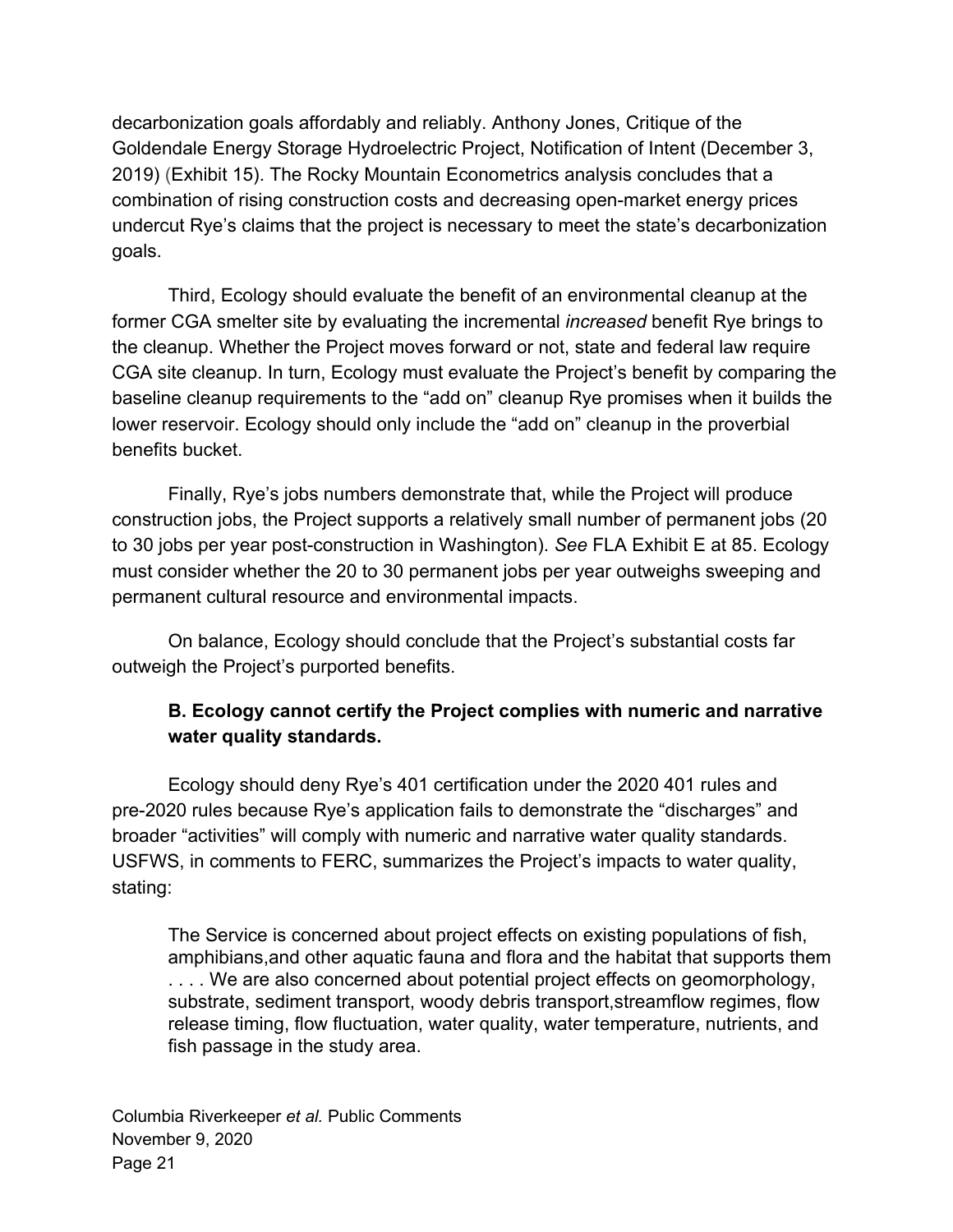Letter from U.S. Fish & Wildlife to FERC, Attachment A at 4 (May 30, 2019), *In* FERC Docket No. 14861 (Exhibit 16). In the following subsection, Commenters describe why Rye's application fails to demonstrate that the "discharges" and broader "activities" comply with water quality standards. Commenters divide this analysis by waterbody type: (1) ephemeral waterbodies, (2) the Columbia River, and (3) the human-created reservoirs. Ecology must deny the 401 certification under both the 2020 401 rules or, if the 2020 rules are withdrawn or vacated, the pre-2020 rules.

*a. Under the 2020 401 rules, Ecology must deny the 401 certification because Rye fails to demonstrate the "discharges" will comply with numeric and narrative water quality standards in WOTUS streams.*

The Project requires "discharges" to two WOTUS streams (S8 and S7) by "point sources" (bulldozers or other construction equipment), which would violate numeric and narrative water quality standards. Rye fails to demonstrate that permanent destruction of unique aquatic habitats meets numeric and narrative water quality standards. Rye claims "[t]he Project is not expected to cause any impacts to water quality within or adjacent to the Project area, including to intermittent streams or the Columbia River." FLA Exhibit E at 15. This statement is factually inaccurate. Permanently destroying large segments of WOTUS waterbodies will impact water quality because: (1) the 890 linear feet and 75 linear feet stream segments will cease to exist, and (2) S7 and S8 will cease to function as connected, intact waterbodies that discharge to Swale Creek. In short, Rye ignores the upstream and downstream water quality impacts of ephemeral waterbody destruction.

As discussed above, *supra* at Section VI.A., Rye's application does not demonstrate that destroying large sections of WOTUS streams would comply with numeric and narrative water quality standards, including: temperature, turbidity, total dissolved gas, pH, deleterious materials (WAC 173-201A-200(4)(a)), aesthetic values designated uses and criteria (WAC 173-201A-200(4)(b)), and toxics and aesthetics criteria (WAC 173-201A-260(2)). The applicant bears the burden to demonstrate compliance.

Under the 2020 401 rules, Ecology has authority to deny the 401 certification based on "discharges" to federal jurisdictional waters. *See* 85 Fed. Reg. at 42235 (explaining "the EPA is concluding that section 401 is a regulatory provision that creates federally enforceable requirements, and for this and other reasons, its application must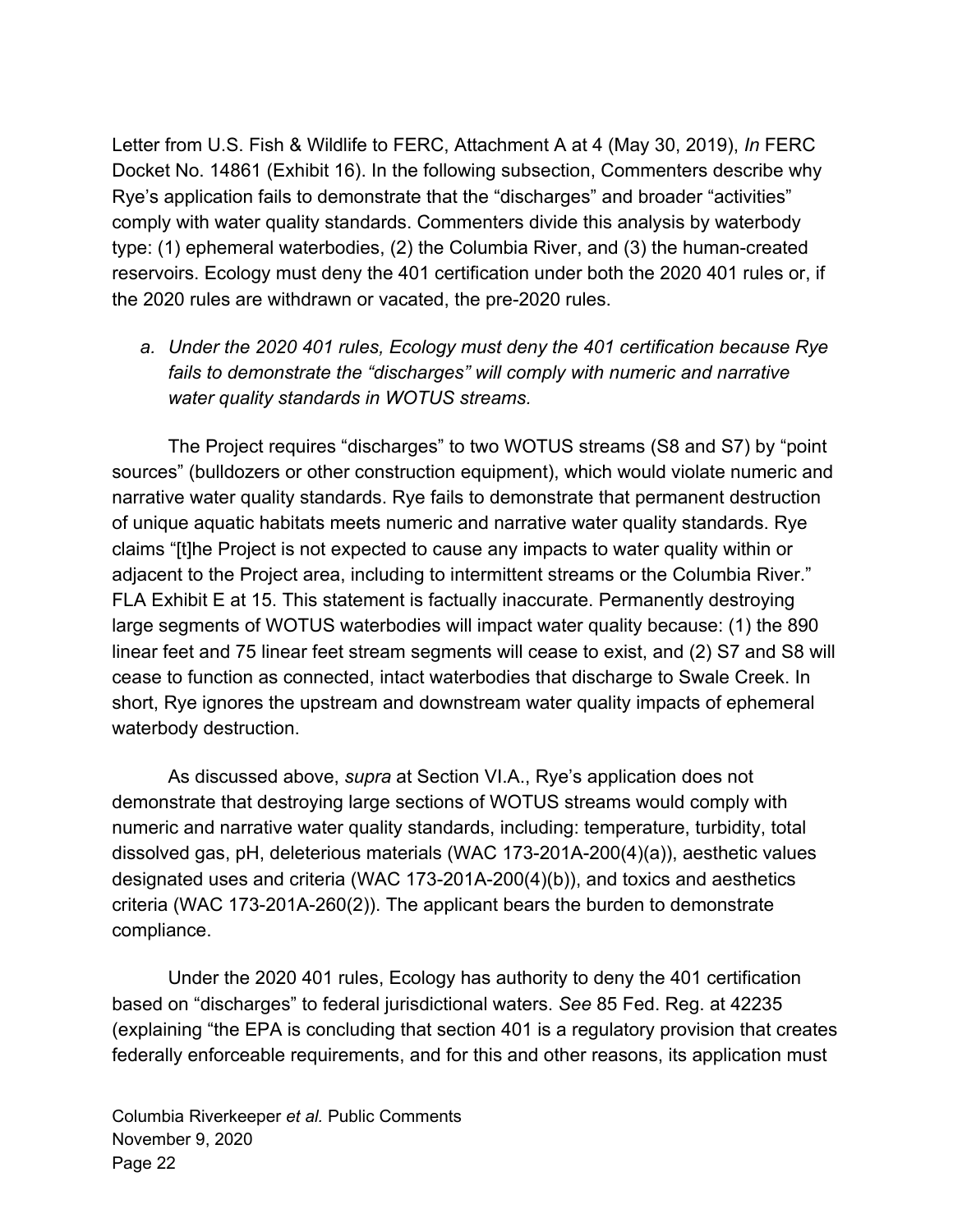be limited to point source discharges into waters of the United States."). Here, Rye fails to demonstrate point source discharges to two WOTUS waterbodies would comply with narrative and numeric water quality standards. *See supra* at Section IV.A. In turn, Ecology must deny the 401 certification.

### *b. If the 2020 401 rules are overturned or withdrawn, Ecology should deny Rye's 401 based on violations of numeric and narrative water quality standards in ephemeral streams and a pond that qualify as "waters of the state."*

In addition to federal jurisdictional waters, the Project would destroy "waters of the state." Under the pre-2020 401 rules, Ecology may consider the Project's impacts to "waters of the state." *See* 2010 EPA Interim Handbook at 5 (2010) ("Note, however, that once § 401 has been triggered due to a potential discharge into a water of the U.S., additional waters may become a consideration in the certification decision if it [sic] is an aquatic resource addressed by 'other appropriate provisions of state [or tribal] law.'"). Like the federal jurisdictional waters, Ecology should deny the 401 certification based on the discharges' and the broader Project's violations of numeric and narrative water quality standards in "waters of the state."

#### *c. Ecology must analyze the Project's impacts to water quality in the Columbia River.*

Ecology must verify Rye's claim that the Project does not include "discharges" to the Columbia River. Ecology cannot complete its analysis under the 2020 401 rules absent a factual determination on the question of "discharges" to the Columbia.

Under the pre-2020 401 rules, Ecology must evaluate the Project's impacts to water quality in the Columbia River. *See PUD No. 1*, 511 U.S. at 710-13 ("[O]nce the threshold condition, the existence of a discharge, is satisfied . . . the certifying state or tribe may consider and impose conditions on the project activity in general, and not merely on the discharge, if necessary to assure compliance with the CWA *and any other appropriate requirement of state or tribal laws*"); *see also* RCW 90.48.422(3) (describing Ecology authority with respect to water diversions and 401 certifications). USFWS raised concerns about the impacts to water quality in the Columbia River from diverting water, stating:

Diverted flows could affect chemical constituents such as dissolved oxygen, pH, salinity, turbidity, and others. A study should be conducted to characterize water quality at different flow levels to detect changes in water chemistry that may be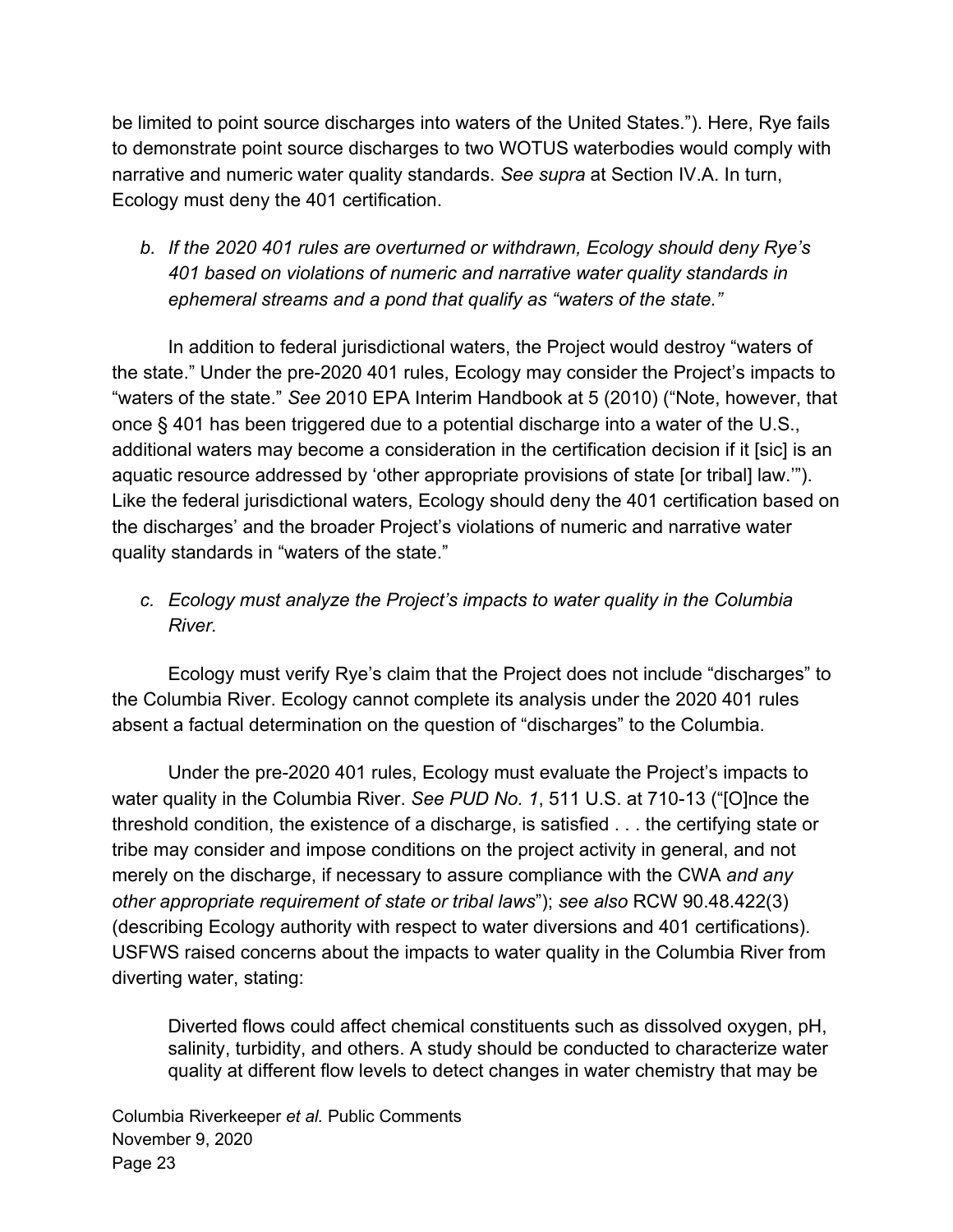caused by project construction and operation. Altered instream water temperatures can also affect oxygen concentration and availability for fish and aquatic organisms. Any changes in water temperature should also be evaluated to determine effects on aquatic organisms.

Letter from USFWS to FERC, Attachment A at 4 (May 30, 2019) (Exhibit 16). Ecology must evaluate if Rye has developed the requested study and, if not, request that Rye complete the USFWS-requested water quality analysis.

*d. Ecology must consider whether the Project would violate numeric and narrative water quality standards in the Columbia in the event of reservoir failure.*

Under the pre-2020 401 rules, Ecology must evaluate the Project's water quality impacts in the event of reservoir failure. The U.S. Army Corps of Engineers (Corps) raised concern about the potential for reservoir failure, stating:

[T]he Corps has concerns regarding a failure of the storage pond and if it fails will the material wash into the river. If material does wash into the river, has Rye Development evaluated the impacts of the material to impact or stop navigation or use of the John Day Lock and Dam? We would request that such failure be analyzed and addressed to ensure no impacts to either the John Day Lock and Dam or the federal navigation channel.

Letter from Corps to FERC at 1 (July 12, 2019). To date, Rye has not completed the requested analysis. Ecology must evaluate water quality impacts to the Columbia in the event of reservoir failure.

*e. Under the pre-2020 401 rules, Ecology must evaluate whether the Project would violate narrative and numeric water quality standards in the human-created reservoirs.*

Ecology must consider water quality in the reservoirs, which would qualify as "waters of the state" once built. *See* WAC 173-201A-260(3)(f) ("Numeric criteria established in this chapter are not intended for application to human-created waters managed primarily for the removal or containment of pollution. This special provision also includes private farm ponds created from upland sites that did not incorporate natural water bodies."). The Project's reservoirs do not meet the "human created waters" exemption in WAC 173-201A-260(3)(f); therefore, Ecology must certify that the water quality in the reservoirs will meet state water quality standards. For the reasons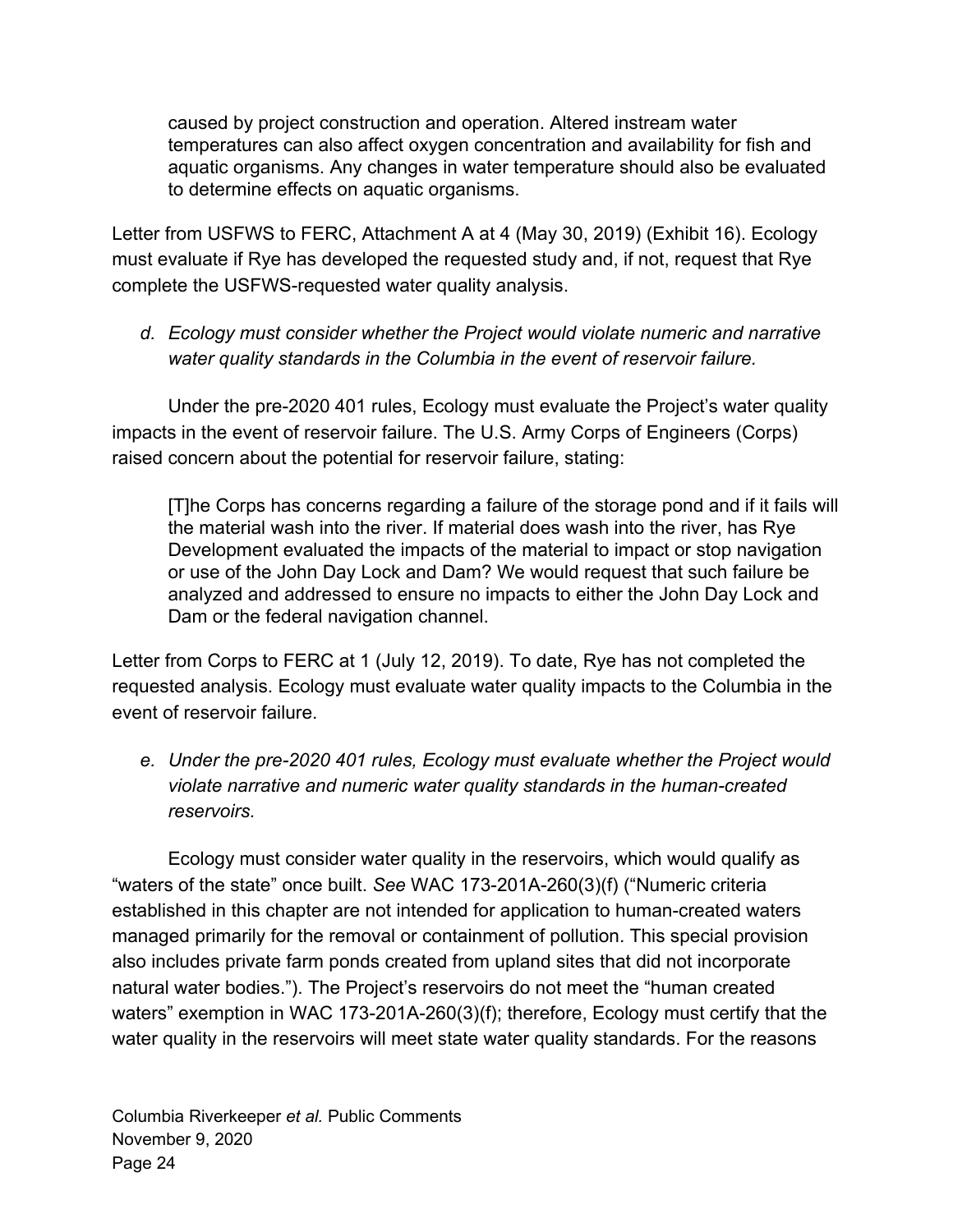explained below, Ecology cannot develop conditions to certify compliance and, therefore, must deny 401 certification.

The human-created reservoirs would concentrate pollutants, threatening birds that USFWS and WDFW surmise would flock to the new, large waterbody. In 2020 comments on the Project, the USFWS raised concerns about water quality in the reservoirs. USFWS's comments state:

The annual loss of water from the reservoir due to evaluation is 42-acre ft. per year. Evaporation over extended periods of time may concentrate any solutes present in the water source, potentially causing the reservoir to become toxic to terrestrial and avian wildlife utilizing the Project waters. The Applicant proposes an operational adaptive water quality monitoring management program and yet there is no apparent implementing plan in the DLA containing specific, enforceable measures. We recommend the development and implementation of a reservoir water quality monitoring and management plan to ensure the water is safe for wildlife resources. This plan should include specific methods to annually monitor levels of dissolved solids, nutrientes, and heavy metals in the project reservoirs and a schedule for annually reporting the monitoring results and anay proposed measure addressing deteriorating water quality based on monitoring results should be developed.

U.S. Fish & Wildlife Services, Comment to FERC, (Mar. 3, 2020), *In* FERC Docket No. 1486 (Exhibit 4). For purposes of 401 certification under the pre-2020 401 rules, a monitoring plan is not sufficient for Ecology to certify that the Project would not violate water quality standards. Notably, Rye acknowledges that the reservoirs would concentrate pollutants. *See* FLA Exhibit E at 15 (stating "Residence in the proposed Project reservoirs for extended periods of time may concentrate any solutes present in source waters."). However, Rye concludes that "any concentrated solutes would not impact surface waters as the Project will not discharge to any surface waters." *Id.* Rye fails to acknowledge that human-created reservoirs are (1) "surface waters" within the meaning of "waters of the state," and (2) 401 certification jurisdiction extends to water quality in the reservoirs under the pre-2020 401 rules.

Ecology must evaluate whether the reservoirs will meet narrative and numeric water quality standards. This includes groundwater standards. Under the pre-2020 401 rules, if Ecology concludes the reservoirs would violate narrative and numeric standards, Ecology should deny, rather than condition, the 401 certification. Rye's operations hinge on using the reservoirs in a way that would concentrate pollutants. Therefore, Ecology cannot develop a feasible condition to mitigate violations of numeric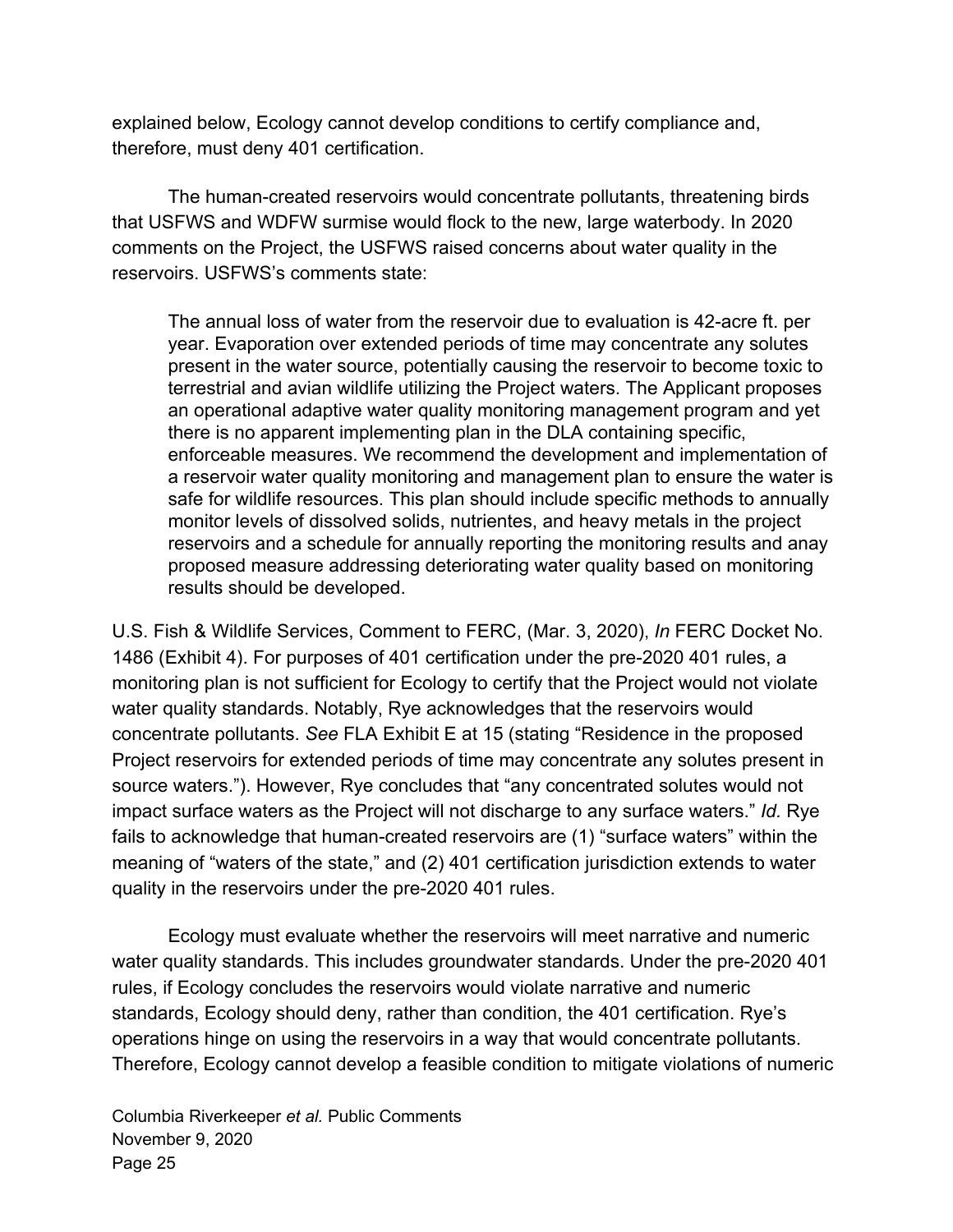and narrative water quality standards. USFW and WDFW provided detailed comments to FERC detailing how the reservoirs will attract birds, including migrating waterfowl and raptors. In turn, under the pre-2020 401 rules, Ecology must deny the 401 certification based on numeric and narrative water quality standard violations in the reservoirs, as well as protection of designated uses, described in greater detail below.

# **C. The Project will harm designated uses.**

Under both the 2020 401 rules and pre-2020 401 rules, Ecology should deny Rye's 401 certification because Ecology cannot certify the "discharges" or broader Project would protect designated uses.

*a. Under the 2020 401 rules, Ecology cannot certify Rye's discharges would protect the designated uses for federal jurisdictional ephemeral streams.*

Ecology cannot certify the "discharges" would protect the designated uses for fish, wildlife habitat, aesthetic values, and water supply. Designated uses for the segments of WOTUS-jurisdictional ephemeral streams destroyed by the Project include, but are not limited to:

- salmonid spawning, rearing, and migration;
- primary contact recreation;
- domestic, industrial, and agricultural water supply;
- stock watering;
- wildlife habitat;
- harvesting; and
- aesthetic values.

*See* WAC 173-201A-600(1) (stating "All surface waters of the state not named in Table 602 are to be protected for the designated uses of: Salmonid spawning, rearing, and migration; primary contact recreation; domestic, industrial, and agricultural water supply; stock watering; wildlife habitat; harvesting; commerce and navigation; boating; and aesthetic values.").

Rye's "discharges" would destroy 890 linear feet of jurisdictional stream S7 and 75 linear feet of jurisdictional stream S8. These stream segments would no longer support wildlife habitat, aesthetic values, or other designated uses. *See supra* at Section IV.A. (describing the fish and wildlife habitat and water quality benefits of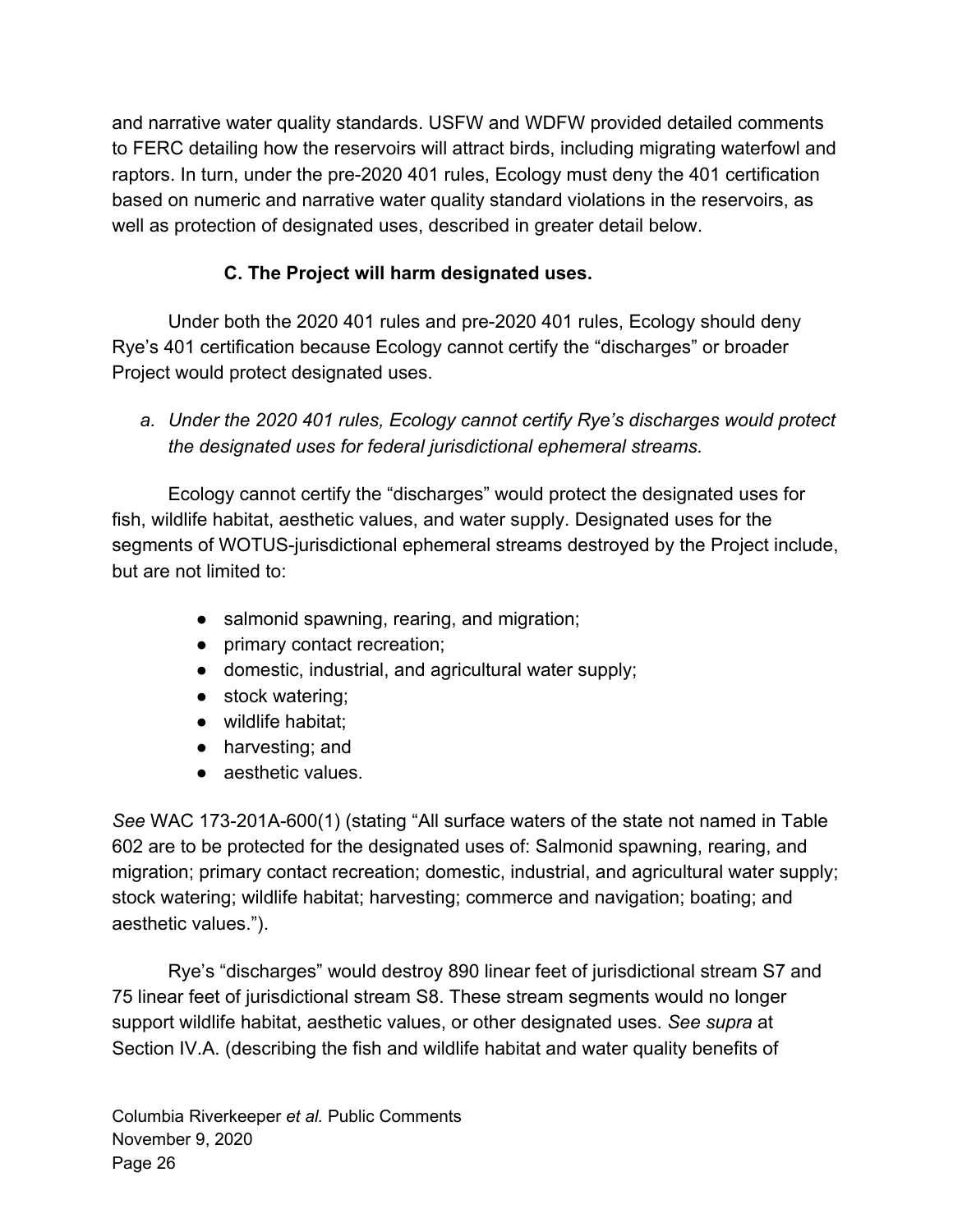ephemeral streams). Ecology must consider impacts to designated uses in the ephemeral streams and downstream, in Swale Creek, caused by the destruction of large segments of ephemeral stream.

In addition, the Columbia Hills are renowned for their scenic beauty. Rye's discharges will destroy the aesthetic values of the ephemeral streams.

The "discharges" could also impact designated uses of domestic, industrial, and agricultural water supply in Swale Creek, which is water-quality impaired for instream flow. For example, Rye will destroy over 890 feet of ephemeral stream to build the upper reservoir. This will alter the quality and quantity of water that would otherwise flow from the Columbia Hills to Swale Creek. Rye's 401 application and FLA summarily conclude that the Project will not impact instream flows in Swale Creek by comparing the size of the ephemeral streams to the watershed. This analysis is insufficient to certify protection of designated uses.

Overall, Ecology cannot certify the "discharges" comply with water quality standards for designated use protection.

*b. Under the pre-2020 401 rules, Ecology must deny the 401 certification based on the Project's impacts to fish, wildlife habitat, and aesthetic values.*

Under the pre-2020 401 rules, Ecology must look more broadly at the Project's impacts on designated uses. State and federal agencies have described in detail the Project's impacts on fish, wildlife habitat, and wildlife. *See* Exhibit 5 at 2 ("The need for compensatory mitigation is supported by the evidence of a large amount of diversity of wildlife species that potentially reside in the Project."). Rye elected to site its proposal adjacent to and, in the case of the upper reservoir, within a wind turbine complex. In multiple comments to FERC, USFWS and WDFW describe how building large reservoirs will attract birds—including threatened, sensitive, and candidate species—and, in turn, increase birds killed by the wind turbine complex. USFWS explains:

As recently as January 2020, a golden eagle wind turbine strike mortality occurred southwest of the proposed Project (Figure 1). Five additional golden eagle mortalities have been documented to the northeast of the proposed Project. Two golden eagle nests also occur within close proximity to the proposed Project. This history of mortalities shows a landscape already compromised by wind power infrastructure. Currently golden eagles appear to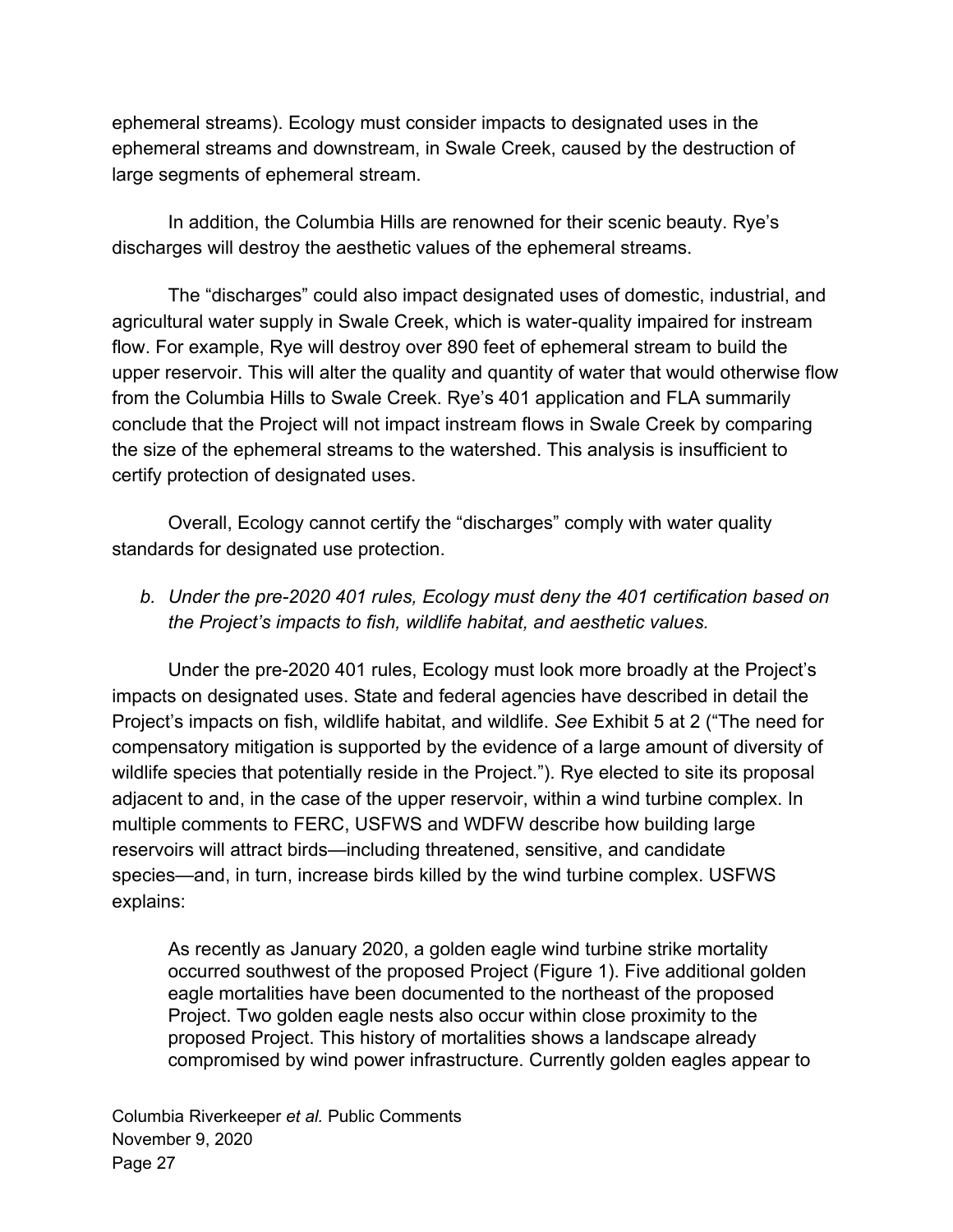have a difficult time navigating the wind currents affected by existing wind power infrastructure near the project area. The potential of the proposed Project to further the remaining laminar wind currents lends credence that resulting impacts to avian species would not be exclusive to wind power production in the area.

Exhibit 4 at 3. USFWS also notes that radio telemetry data collected in 2007 for eight months "indicates significant use of the entire project area" by golden eagles. *Id.* at 2. USFWS explains: "Since prey availability is a primary factor in governing habitat selection of golden eagles . . . the habit in the area of the proposed upper reservoir is a determining factor in golden eagle nesting preference for the area." *Id.* at 2 - 3 (internal citations omitted). The Project also threatens bats. WDFW notes:

The construction of a new body of water at the upper reservoir, will likely provide habitat for and attract insects in close proximity to wind turbines. In turn the insect[s] will attract foraging bats to the area, putting them in close proximity to the wind turbines. Bats are also attracted to water features to drink from. Bat fatalities have been found to be caused by wind turbine blade strikes and bats flying close to the turbine blades in an effort to avoid them resulting in barotrauma. There are no available bat survey data specific to the Project upper reservoir site. Bats are known to have a long life span and slow reproductive rate. Loss of large numbers of bats may have significant impacts to local or regional populations.

WDFW, Comment to FERC, (Mar. 10, 2020), *In* FERC Docket No. 1486 (Exhibit 5). USFWS and WDFW comments detail the direct and indirect wildlife-habitat impacts from the Project's infrastructure, and how the Project's location, adjacent to a large wind turbine complex, will harm threatened, sensitive, or candidate species.

Both WDFW and USFWS provided detailed recommendations for the Project's Draft License Application compensatory wildlife mitigation plan. To date, Rye has yet to produce a mitigation plan that incorporates key agency recommendations. *See* FLA Appendix D, *Wildlife Mitigation Plan* (June 2020). Moreover, Rye's Wildlife Mitigation Plan details voluntary measures. *Id.* at 1 ("The purpose of this draft Wildlife Management Plan (WMP) is to develop voluntary guidelines that FFP Project 101, LLC (the Applicant and eventual Licensee) will adopt to reduce impacts to wildlife (including avian species) associated with the construction and operations of the Goldendale Energy Storage Project No. 14861 (Project).").

The Wildlife Mitigation Plan fails to account for critical input from WDFW on the Draft License Application Wildlife Mitigation Plan. WDFW submitted detailed comments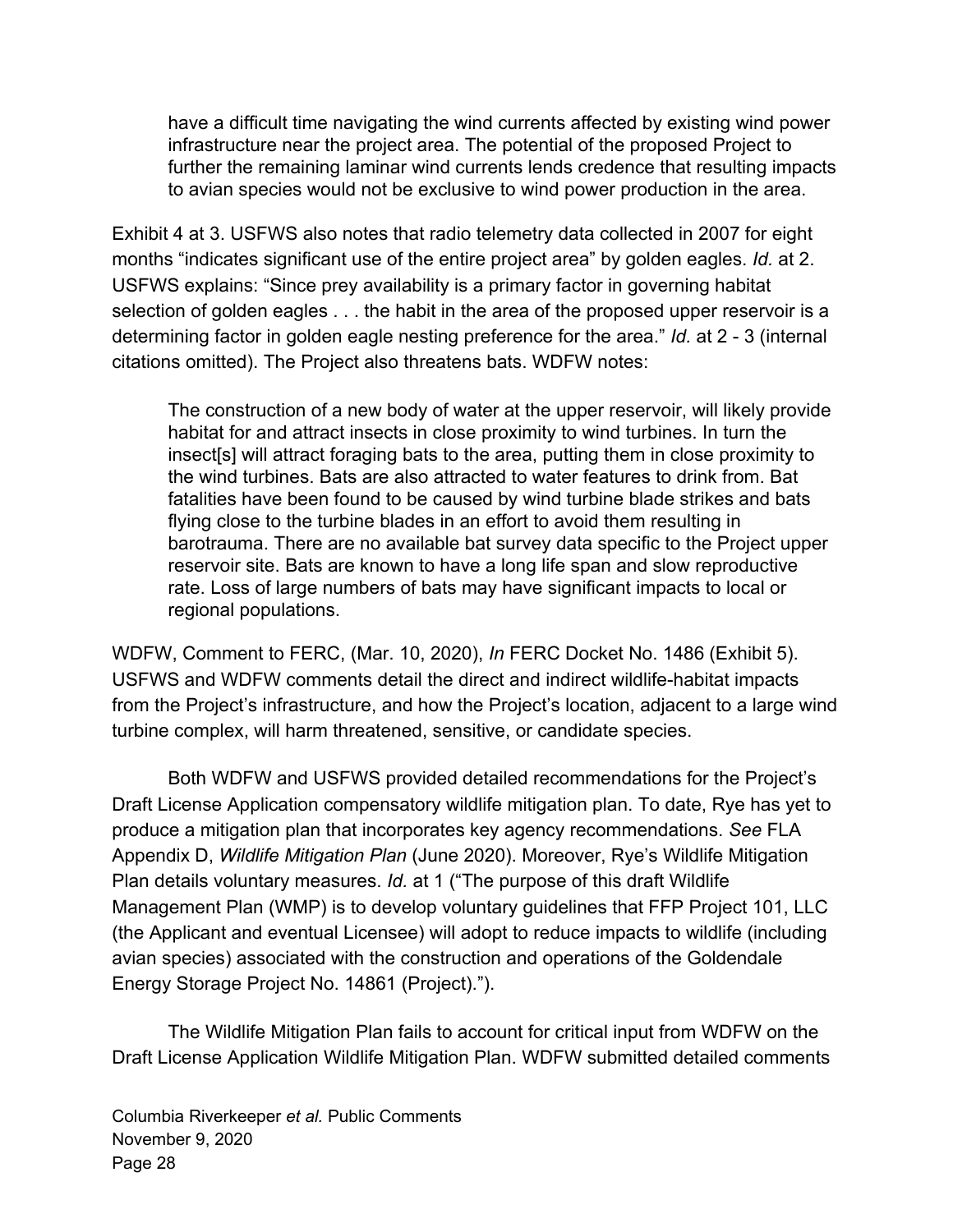on the inadequacy of the Draft License Application Wildlife Mitigation Plan. WDFW summarized its analysis, stating:

WDFW is concerned with the lack of compensatory mitigation for temporary and permanent impacts of the project to wildlife habitat discussed in the DLA and the Wildlife Management Plan (WMP) found in Appendix D of the DLA. Compensatory mitigation should be in the form of land acquisition and management of the land for wildlife resources. WDFW recommends no net loss of habitat function or values, consistent with our state's Growth Management Act.

WDFW, Comment to FERC, (Mar. 10, 2020), *In* FERC Docket No. 1486 (Exhibit 5). To date, Rye has not identified off-site mitigation, further hindering Ecology's ability to certify the Project's protection of designated uses. *See* FLA Appendix D at 9–10. Rye acknowledges that the Wildlife Mitigation Plan is in the early stages, stating "This draft WMP will be updated in consultation with the United States Fish and Wildlife Service (USFWS), the Washington Department of Fish and Wildlife (WDFW), and the Oregon Department of Fish and Wildlife . . . . Consultation will be ongoing throughout the licensing and license implementation phases of the Project." Overall, the voluntary Wildlife Mitigation Plan is in its infancy, a state that prevents Ecology from certifying compliance with designated uses.

#### **VI. STATE ENVIRONMENTAL POLICY ACT**

SEPA is Washington's core environmental policy and review statute. SEPA broadly serves two purposes: first, to ensure that government decision-makers are fully apprised of the environmental consequences of their actions and, second, to encourage public participation in the consideration of environmental impacts. *Norway Hill Preservation and Prot. Ass'n v. King Co*, 87 Wn.2d 267, 279 (1976). For decades, SEPA has served these purposes effectively, requiring full environmental reviews for projects with significant environmental impacts.

SEPA was enacted to "encourage productive and enjoyable harmony between humankind and the environment" and to "prevent or eliminate damage to the environment and biosphere." RCW 43.21C.010. Thus in adopting SEPA, the Washington legislature declared the protection of the environment to be a core state priority, "recognize[ing] that each person has a fundamental and inalienable right to a healthful environment and that each person has a responsibility to contribute to the preservation and enhancement of the environment." RCW 43.21C.020(3). This policy statement "indicates in the strongest possible terms the basic importance of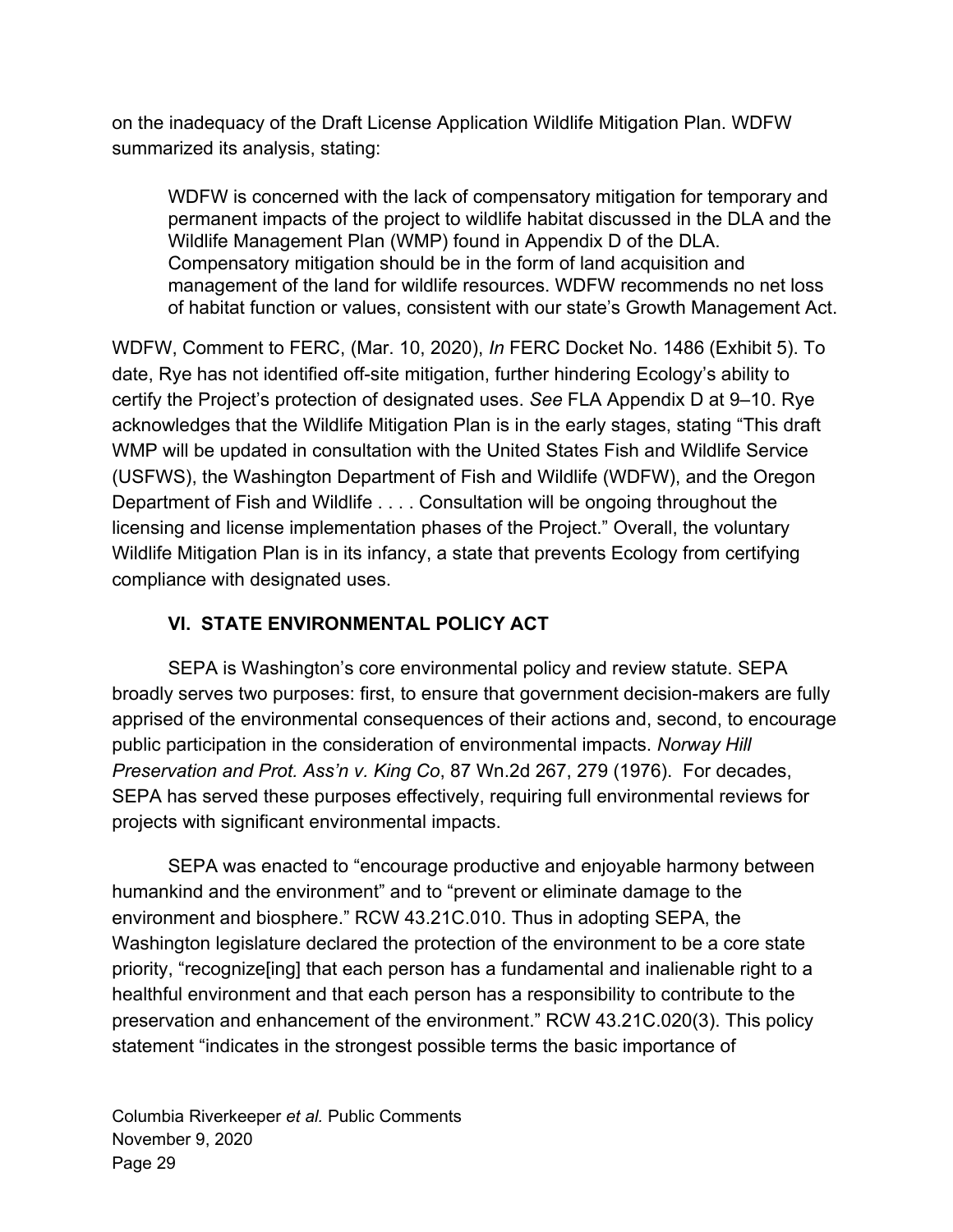environmental concerns to the people of the state." *Leschi v. Highway Comm'n*, 84 Wn.2d 271, 279–80 (1974).

SEPA is more than a purely "procedural" statute that encourages informed and politically accountable decision-making. SEPA requires agencies to integrate environmental concerns into their decision making processes by studying and explaining environmental consequences before decisions are made. *See Stempel v. Dep't of Water Resources*, 82 Wn.2d 109, 117–18 (1973). In enacting SEPA, the state legislature gave decision-makers the affirmative authority to deny projects where environmental impacts are significant, cannot be mitigated, and collide with local rules or policies. SEPA provides substantive authority for government agencies to condition or even deny proposed actions—even where they meet all other requirements of the law—based on their environmental impacts. RCW 43.21C.060. As one treatise points out, when this premise was challenged by project proponents early in SEPA's history, "the courts consistently and emphatically responded that even if the action previously had been ministerial, it became environmentally discretionary with the enactment of SEPA."

SEPA requires an Environmental Impact Statement for "major actions having a probable significant, adverse environmental impact." RCW 43.21C.031(1). "The primary function of an EIS is to identify adverse impacts to enable the decisionmaker to ascertain whether they require either mitigation or denial of the proposal." *Victoria Tower P'ship v. City of Seattle*, 59 Wn. App. 592, 601(1990); WAC 197-11-400(2) ("An EIS shall provide impartial discussion of significant environmental impacts and shall inform decision makers and the public of reasonable alternatives, including mitigation, that would avoid or minimize adverse impacts or enhance environmental quality.") The purpose of an EIS is to provide decision makers with "sufficient information to make a reasoned decision." *Citizens Alliance To Protect Wetlands v. City of Auburn*, 126 Wn.2d 356, 362 (1995).

As noted above, the issuance of a 401 certification is exempt from SEPA. *See* WAC 197-11-800(9). However, if the Project includes "actions, physically or functionally related to each other, some of which are categorically exempt and some of which are not" the 401 Certification is not exempt. WAC 197-11-305(1)(b)(i); *Foster v. King County*, 83 Wn. App. 339, 348 (1996) (SEPA "categorical exemptions do not apply to actions that are a mixture of exempt and non-exempt activities"); *see* also *Water Quality Certifications for Existing Hydropower Dams* at 7. Therefore, Ecology must determine: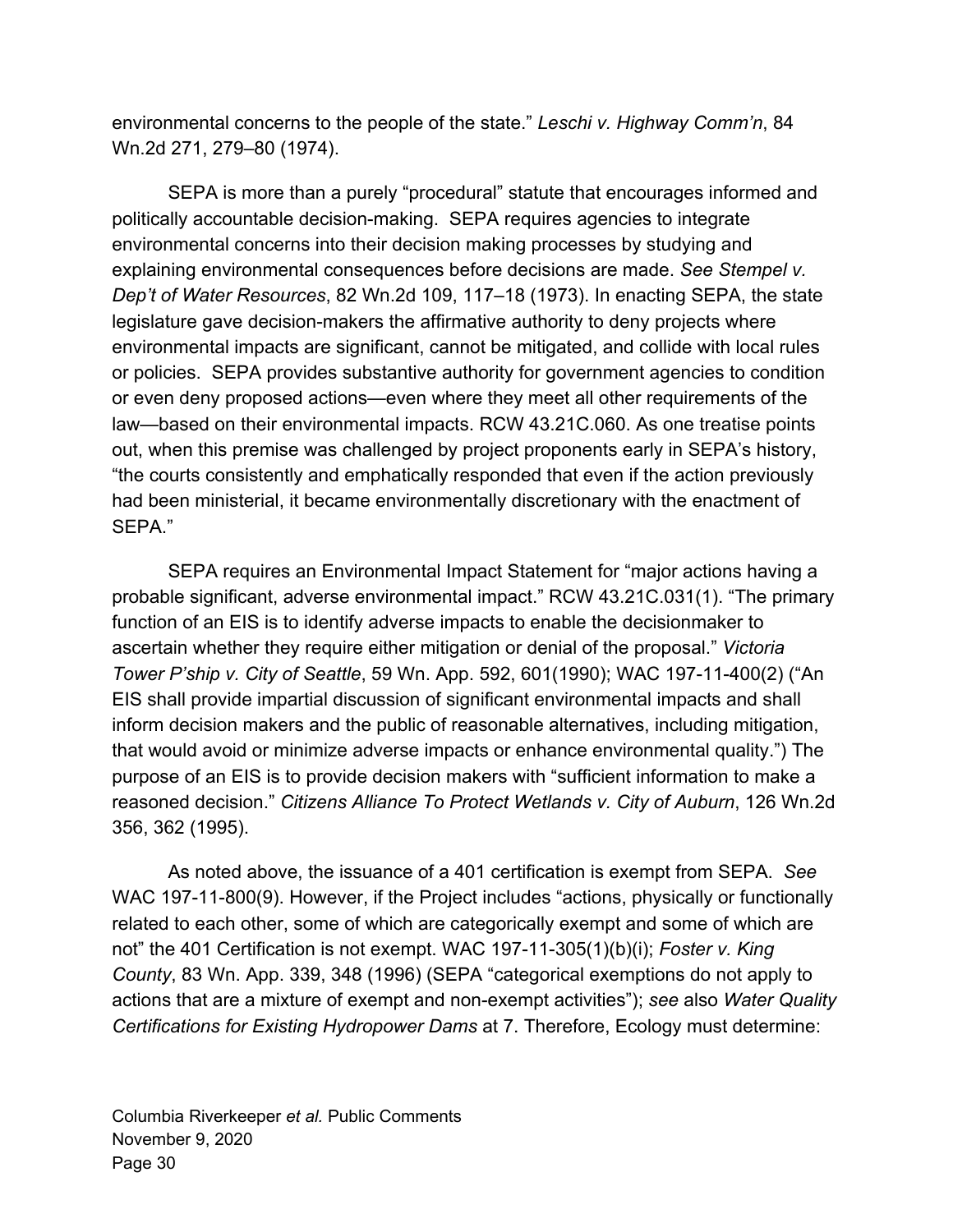(1) if any non-SEPA exempt activities trigger SEPA, and (2) if SEPA applies, comply with SEPA before issuing the 401 certification decision.

#### **VII. CONCLUSION.**

Commenters respectfully request that Ecology deny Rye's request for a CWA 401 certification. Rye filed a woefully incomplete application, leaving Ecology without grounds to certify the Project will comply with water quality standards. Based on available information, Ecology must deny the certification because the Project cannot pass muster under the state's Tier II Antidegradation Review, violates narrative and numeric water quality standards, and fails to protect designated uses.

Rye prematurely asks Ecology to certify an energy development that would destroy irreplaceable tribal cultural resources and have wide ranging, significant impacts on water quality, fish, and wildlife. For the reasons explained herein and supported by exhibits to this comment, Ecology must deny the Project's 401 certification. Thank you in advance for considering Columbia Riverkeeper, the Washington Chapter of Sierra Club, American Rivers, and the Washington Environmental Council's input on this controversial energy development.

Sincerely,

Laven Jolding

Lauren Goldberg Legal and Program Director Columbia Riverkeeper

 $SL$ 

Simone Anter Staff Attorney Columbia Riverkeeper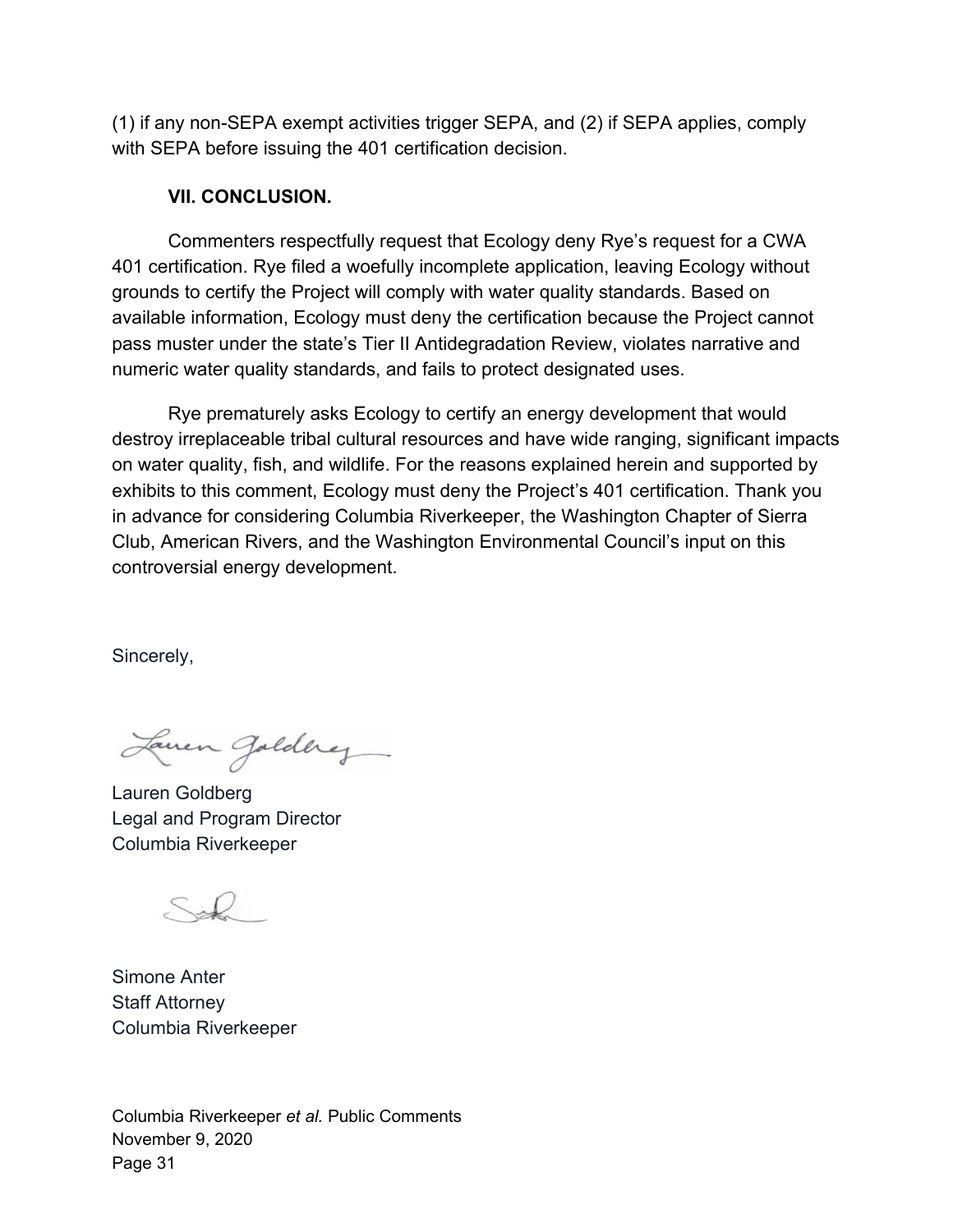Andrew Hawley Staff Attorney Western Environmental Law Center *On behalf of Columbia Riverkeeper*

Margie Van Cleve

Margie Van Cleve Sierra Club - Washington State Conservation Chair

Wendy McDermott Director, Puget Sound - Columbia Basin American Rivers

Rebecca Ponzio Climate and Fossil Fuel Programa Director Washington Environmental Council

*cc:* Lauren McCloy, Governor's Office Jennifer Hennessey, Governor's Office Phil Rigdon, Yakama Nation Rose Longoria, Yakama Nation Anthony Aronica, Yakama Nation Chris Marks, CTUIR Carl Merkely, CTUIR Nakia Williamson-Cloud, Nez Perce Tribe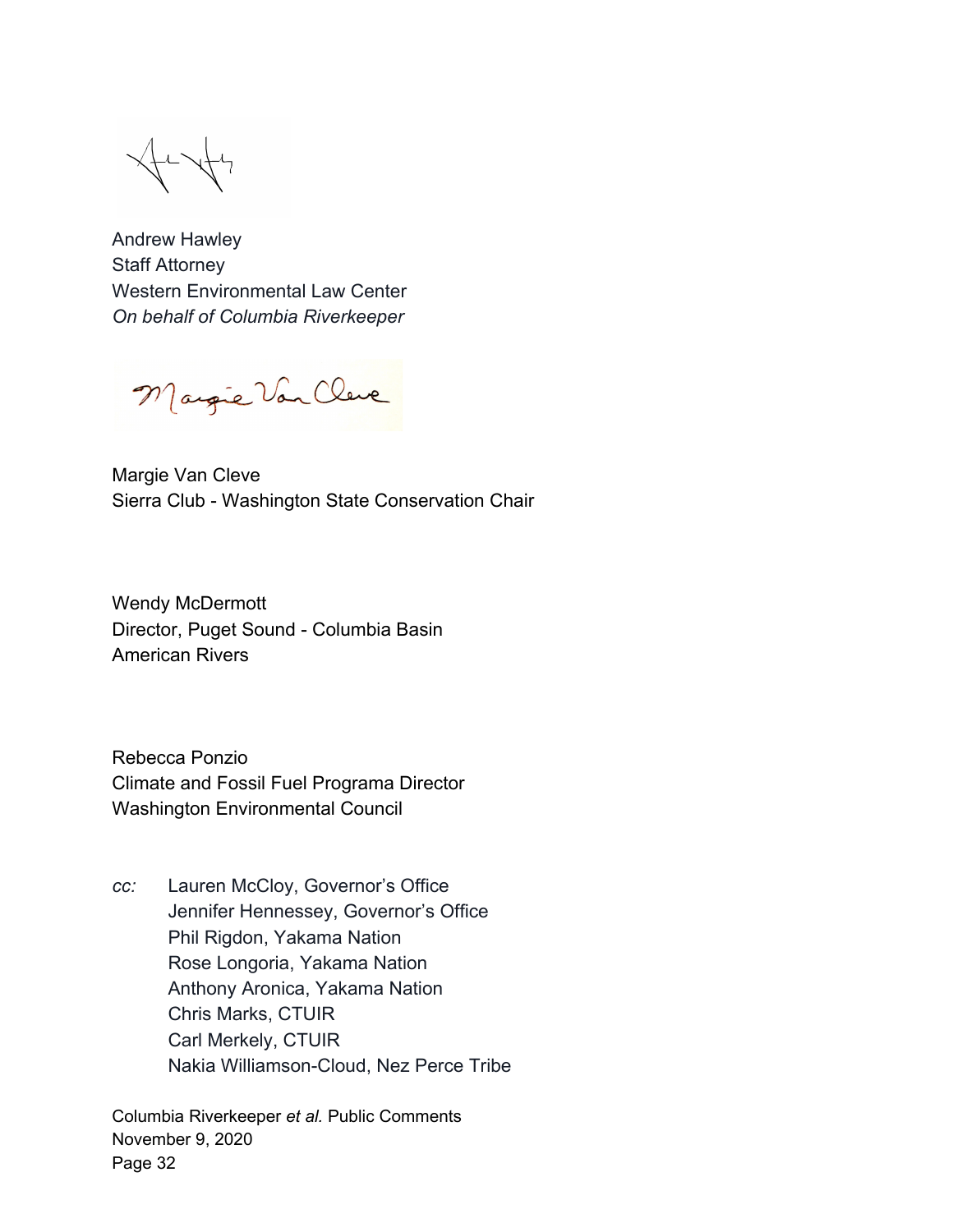#### **Table of Exhibits**

# **Columbia Riverkeeper et al. Public Comments on Rye Development's Goldendale Pumped Storage Project**

| <b>Exhibit No.</b> | <b>Description</b>                                                                                                                                                                                                                         |
|--------------------|--------------------------------------------------------------------------------------------------------------------------------------------------------------------------------------------------------------------------------------------|
| 1                  | Columbia Riverkeeper & Friends of the White Salmon, Comment to<br>FERC, (Mar. 12, 2020), In FERC Docket No. 1486.                                                                                                                          |
| $\overline{2}$     | The Confederated Tribes and Bands of the Yakama Nation, Comment<br>to FERC, (Feb. 21, 2019), In FERC Docket No. 1486.                                                                                                                      |
| 3                  | American Rivers, et al., Comment to FERC, (Mar. 12, 2020), In FERC<br>Docket No. 1486. Filed on Mar. 12, 2020.                                                                                                                             |
| 4                  | U.S. Fish & Wildlife Services, Comment to FERC, (Mar. 3, 2020), In<br>FERC Docket No. 1486.                                                                                                                                                |
| 5                  | Wash. Dep't of Fish & Wildlife, Comment to FERC, (Mar. 10, 2020), In<br>FERC Docket No. 1486.                                                                                                                                              |
| 6                  | Turlock Irrigation District, Comment to FERC, (Mar. 11, 2020), In FERC<br>Docket No. 1486.                                                                                                                                                 |
| 7                  | Letter from Patrick Baird to FERC (Oct. 16, 2020), In FERC Docket No.<br>14861 & Telephone Memo from Suzanne Novak to FERC (Oct. 7,<br>2020), In FERC Docket No. 14861                                                                     |
| 8                  | U.S. Fish & Wildlife, Updated list of threatened and endangered<br>species that may occur in your proposed project location (Oct. 14,<br>2020), In FERC Docket No. 14861.                                                                  |
| 9                  | Courtney Flatt, OPB, Northwest Clean-Energy Advocates Eye Pumped<br>Hydro to Fill Gaps, with Tribes Noting Concerns, Jul. 27 2020<br>https://www.opb.org/article/2020/07/27/pumped-hydro-power-columbia-<br>river-gorge-renewable-energy/. |
| 10                 | Letter from The Confederated Tribes and Bands of the Yakama Nation<br>to Erik Steimle (Feb. 14, 2018), In FERC Docket No. 14861.                                                                                                           |
| 11                 | Zachary E. Hooely Underwood et al., An Intermittent Stream Supports<br>Extensive Spawning of Large-River Native Fishes, Transactions of the<br>American Fisheries Society, 426 (2018)                                                      |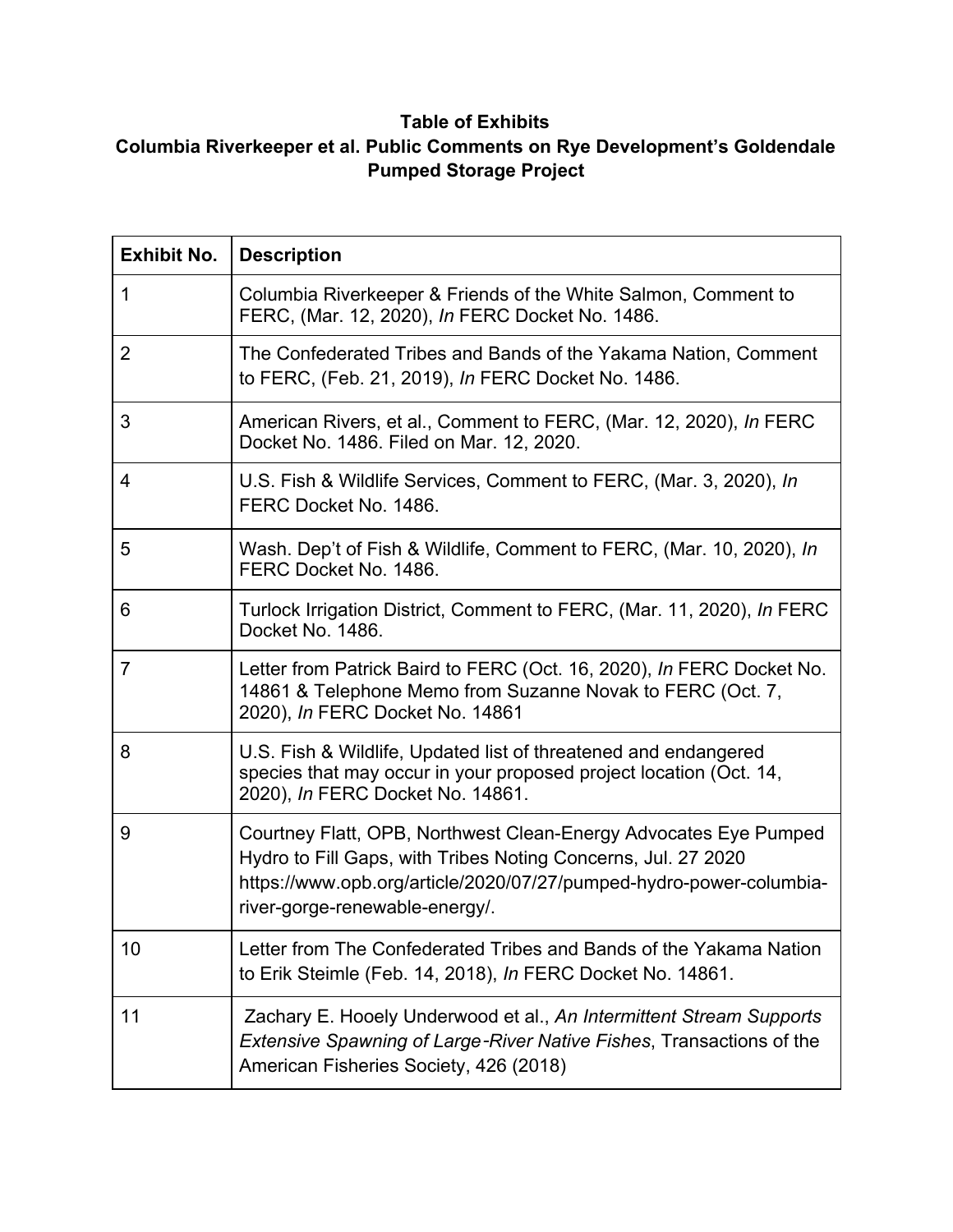| 12 | Angela R. Riley, Indian Remains, Human Rights: Reconsidering<br><b>Entitlement Under the Native American Graves Protection and</b><br>Repatriation Act," 34 Columbia Human Rights L. R. 49 (2002).                                                      |
|----|---------------------------------------------------------------------------------------------------------------------------------------------------------------------------------------------------------------------------------------------------------|
| 13 | Jack F. Trope & Walter R. Echo-Hawk, The Native American Graves<br>Protection and Repatriation Act: Background and Legislative History, in<br>Repatriation Reader: Who Owns American Indian Remains? 123, 126<br>(Devon A. Mihesuah ed., 2000).         |
| 14 | Evolved Energy Research, Washington State Energy Strategy<br>Decarbonization Demand and Supply Side Results (Aug. 2020),<br>https://www.commerce.wa.gov/wp-content/uploads/2020/08/2020-08-2<br>5-EER-DDP-Modeling-Advisory-Committee-Presentation.pdf. |
| 15 | Anthony Jones, Critique of the Goldendale Energy Storage<br>Hydroelectric Project, Notification of Intent (Dec. 3, 2019).                                                                                                                               |
| 16 | Letter from U.S. Fish & Wildlife to FERC, Attachment A at 4 (May 30,<br>2019), In FERC Docket No. 14861.                                                                                                                                                |
| 17 | Sullivan, S. M. P., M. C. Rains, A. D. Rodewald, W. W. Buzbee, and A.<br>D. Rosemond, Distorting Science, Putting Water at Risk. Science<br>369(6505):766-768 (2020).                                                                                   |
| 18 | Leslie M. Reid and Robert R. Ziemer, Evaluating the Biological<br>Significance of Intermittent Streams, USDA Forest Service, Pacific<br>Southwest Research Station" (1994).                                                                             |
| 19 | Ecology Water Quality Assessment Listing ID 6206,<br>https://apps.ecology.wa.gov/approvedwqa/ApprovedPages/ViewApprov<br>edListing.aspx?LISTING ID=6206 (last visited Nov. 9, 2020).                                                                    |
| 20 | Aspect Consulting Inc., 2011 Swale Creek Subbasin Water Level<br>Monitoring Summary, WRIA 30 (June 29, 2011).                                                                                                                                           |